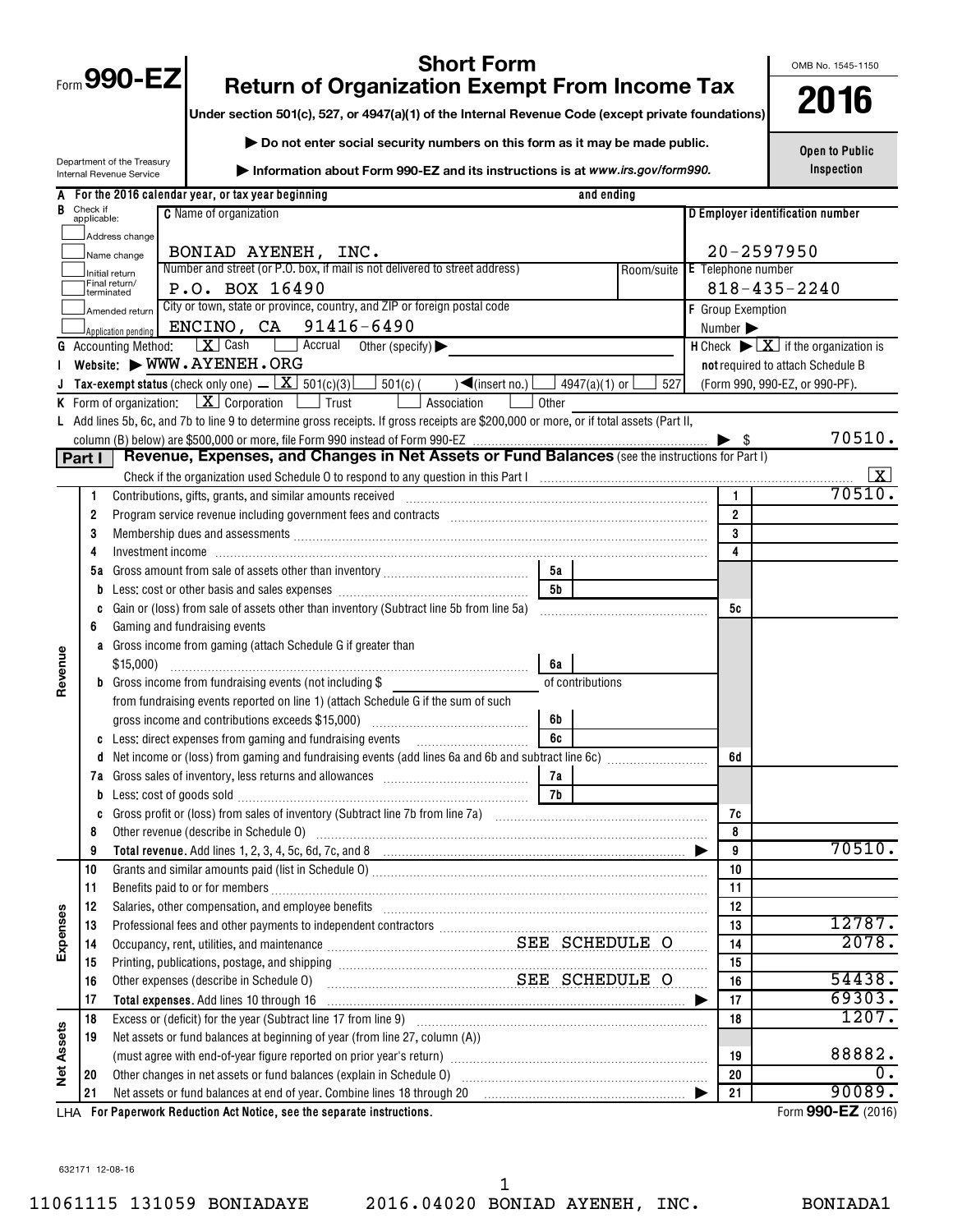| BONIAD AYENEH, INC.<br>Form 990-EZ (2016)                                                                                                                   |                                          |                                            |                         | $20 - 2597950$                       | Page 2                                                     |
|-------------------------------------------------------------------------------------------------------------------------------------------------------------|------------------------------------------|--------------------------------------------|-------------------------|--------------------------------------|------------------------------------------------------------|
| <b>Balance Sheets</b> (see the instructions for Part II)<br>Part II                                                                                         |                                          |                                            |                         |                                      |                                                            |
| Check if the organization used Schedule O to respond to any question in this Part II                                                                        |                                          |                                            |                         |                                      | X                                                          |
|                                                                                                                                                             |                                          | (A) Beginning of year                      |                         |                                      | (B) End of year                                            |
| 22                                                                                                                                                          |                                          | 79504.                                     | 22                      |                                      | 82789.                                                     |
| 23                                                                                                                                                          |                                          |                                            | 23                      |                                      |                                                            |
| 24                                                                                                                                                          |                                          | 9378.                                      | 24                      |                                      | 7300.                                                      |
| 25                                                                                                                                                          |                                          | 88882.                                     | 25                      |                                      | 90089.                                                     |
| 26                                                                                                                                                          |                                          | 0                                          | 26                      |                                      | 0.                                                         |
| Net assets or fund balances (line 27 of column (B) must agree with line 21)<br>27                                                                           |                                          | 88882.                                     | 27                      |                                      | 90089.                                                     |
| Part III   Statement of Program Service Accomplishments (see the instructions for Part III)                                                                 |                                          |                                            |                         |                                      | <b>Expenses</b>                                            |
| Check if the organization used Schedule O to respond to any question in this Part III                                                                       |                                          |                                            | $\overline{\mathbf{x}}$ |                                      | (Required for section                                      |
| What is the organization's primary exempt purpose? SEE SCHEDULE O                                                                                           |                                          |                                            |                         |                                      | $501(c)(3)$ and $501(c)(4)$<br>organizations; optional for |
| Describe the organization's program service accomplishments for each of its three largest program services, as measured by expenses. In a clear and concise |                                          |                                            |                         | others.)                             |                                                            |
| manner, describe the services provided, the number of persons benefited, and other relevant information for each program title.                             |                                          |                                            |                         |                                      |                                                            |
| THREE INTERNET SITES THAT PROVIDE<br>28 MAINTENANCE OF                                                                                                      |                                          |                                            |                         |                                      |                                                            |
| <b>INFORMATION AND AWARENESS OF</b><br>MAJOR SOCIAL                                                                                                         | ISSUES AND                               |                                            |                         |                                      |                                                            |
| <b>ASSIST IN DIRECTING THOSE</b>                                                                                                                            | IN NEED TO HELP AND ASSISTANCE           |                                            |                         |                                      |                                                            |
| (Grants \$                                                                                                                                                  |                                          |                                            |                         | 28a                                  | 8848.                                                      |
| SEE SCHEDULE O<br>29                                                                                                                                        |                                          |                                            |                         |                                      |                                                            |
|                                                                                                                                                             |                                          |                                            |                         |                                      |                                                            |
|                                                                                                                                                             |                                          |                                            |                         |                                      |                                                            |
| (Grants \$                                                                                                                                                  |                                          |                                            |                         | 29a                                  | 1500.                                                      |
| 30                                                                                                                                                          |                                          |                                            |                         |                                      |                                                            |
|                                                                                                                                                             |                                          |                                            |                         |                                      |                                                            |
|                                                                                                                                                             |                                          |                                            |                         |                                      |                                                            |
| (Grants \$                                                                                                                                                  |                                          |                                            |                         | 30a                                  |                                                            |
|                                                                                                                                                             |                                          |                                            |                         |                                      |                                                            |
| (Grants \$                                                                                                                                                  |                                          |                                            |                         | 31a                                  |                                                            |
| 32 Total program service expenses (add lines 28a through 31a)                                                                                               |                                          |                                            |                         | 32                                   | 10348.                                                     |
|                                                                                                                                                             |                                          |                                            |                         |                                      |                                                            |
|                                                                                                                                                             |                                          |                                            |                         |                                      |                                                            |
| Part IV   List of Officers, Directors, Trustees, and Key Employees (list each one even if not compensated - see the instructions for Part IV)               |                                          |                                            |                         |                                      |                                                            |
| Check if the organization used Schedule O to respond to any question in this Part IV                                                                        |                                          |                                            |                         | $(\mathsf{d})$ Health benefits,      |                                                            |
|                                                                                                                                                             | (b) Average hours<br>per week devoted to | (C) Reportable<br>compensation (Forms      |                         | contributions to<br>employee benefit | (e) Estimated<br>amount of other                           |
| (a) Name and title                                                                                                                                          | position                                 | W-2/1099-MISC)<br>(if not paid, enter -0-) |                         | plans, and deferred<br>compensation  | compensation                                               |
| DARIUSH EGHBALI                                                                                                                                             |                                          |                                            |                         |                                      |                                                            |
| PRESIDENT/FOUNDER                                                                                                                                           | 35.00                                    | 0.                                         |                         | 0.                                   |                                                            |
|                                                                                                                                                             |                                          |                                            |                         |                                      | 0.                                                         |
| <b>ABBASSEH TOWFIGH</b><br><b>SECRETARY</b>                                                                                                                 |                                          | 0.                                         |                         | 0.                                   |                                                            |
|                                                                                                                                                             | 40.00                                    |                                            |                         |                                      | $\mathbf 0$ .                                              |
|                                                                                                                                                             |                                          |                                            |                         |                                      |                                                            |
|                                                                                                                                                             |                                          |                                            |                         |                                      |                                                            |
|                                                                                                                                                             |                                          |                                            |                         |                                      |                                                            |
|                                                                                                                                                             |                                          |                                            |                         |                                      |                                                            |
|                                                                                                                                                             |                                          |                                            |                         |                                      |                                                            |
|                                                                                                                                                             |                                          |                                            |                         |                                      |                                                            |
|                                                                                                                                                             |                                          |                                            |                         |                                      |                                                            |
|                                                                                                                                                             |                                          |                                            |                         |                                      |                                                            |
|                                                                                                                                                             |                                          |                                            |                         |                                      |                                                            |
|                                                                                                                                                             |                                          |                                            |                         |                                      |                                                            |
|                                                                                                                                                             |                                          |                                            |                         |                                      |                                                            |
|                                                                                                                                                             |                                          |                                            |                         |                                      |                                                            |
|                                                                                                                                                             |                                          |                                            |                         |                                      |                                                            |
|                                                                                                                                                             |                                          |                                            |                         |                                      |                                                            |
|                                                                                                                                                             |                                          |                                            |                         |                                      |                                                            |
|                                                                                                                                                             |                                          |                                            |                         |                                      |                                                            |
|                                                                                                                                                             |                                          |                                            |                         |                                      |                                                            |
|                                                                                                                                                             |                                          |                                            |                         |                                      |                                                            |
|                                                                                                                                                             |                                          |                                            |                         |                                      |                                                            |
| 632172 12-08-16                                                                                                                                             |                                          |                                            |                         |                                      | Form 990-EZ (2016)                                         |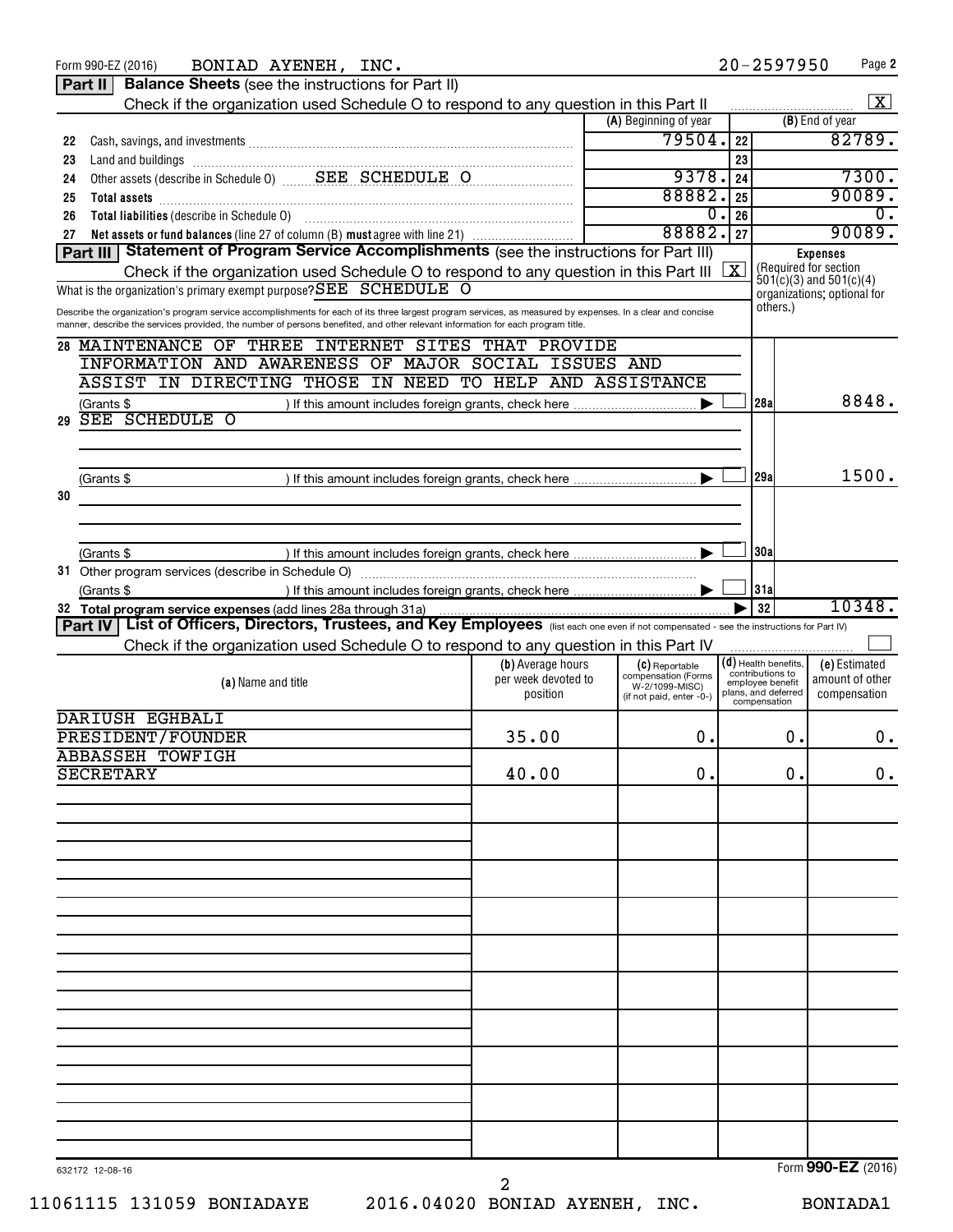|    | BONIAD AYENEH, INC.<br>Form 990-EZ (2016)                                                                                                                  |                 |                                                 | 20-2597950                    |                 |        | Page 3                  |
|----|------------------------------------------------------------------------------------------------------------------------------------------------------------|-----------------|-------------------------------------------------|-------------------------------|-----------------|--------|-------------------------|
|    | Other Information (Note the Schedule A and personal benefit contract statement requirements in the<br><b>Part V</b>                                        |                 |                                                 |                               |                 |        |                         |
|    | instructions for Part V) Check if the organization used Sch. O to respond to any question in this Part V                                                   |                 |                                                 |                               |                 |        | $\boxed{\textbf{X}}$    |
|    |                                                                                                                                                            |                 |                                                 |                               |                 | Yes No |                         |
| 33 | Did the organization engage in any significant activity not previously reported to the IRS? If "Yes," provide a detailed description of each               |                 |                                                 |                               |                 |        |                         |
|    | activity in Schedule O                                                                                                                                     |                 |                                                 |                               | 33              |        | x                       |
| 34 | Were any significant changes made to the organizing or governing documents? If "Yes," attach a conformed copy of the amended                               |                 |                                                 |                               |                 |        |                         |
|    | documents if they reflect a change to the organization's name. Otherwise, explain the change on Schedule O (see instructions)                              |                 |                                                 |                               | 34              |        | x                       |
|    | 35a Did the organization have unrelated business gross income of \$1,000 or more during the year from business activities (such as those reported          |                 |                                                 |                               |                 |        |                         |
|    |                                                                                                                                                            |                 |                                                 |                               | 35a             |        | X                       |
|    |                                                                                                                                                            |                 |                                                 |                               | 35 <sub>b</sub> | N/R    |                         |
|    | c Was the organization a section 501(c)(4), 501(c)(5), or 501(c)(6) organization subject to section 6033(e) notice, reporting, and proxy tax               |                 |                                                 |                               |                 |        |                         |
|    |                                                                                                                                                            |                 |                                                 |                               | 35с             |        | x                       |
| 36 | Did the organization undergo a liquidation, dissolution, termination, or significant disposition of net assets during the year? If "Yes,"                  |                 |                                                 |                               |                 |        |                         |
|    |                                                                                                                                                            |                 |                                                 |                               | 36              |        | x                       |
|    | 37a Enter amount of political expenditures, direct or indirect, as described in the instructions $\Box$ $\Box$ $\Box$ 37a                                  |                 |                                                 | 0.                            |                 |        |                         |
|    |                                                                                                                                                            |                 |                                                 |                               | 37 <sub>b</sub> |        | х                       |
|    | 38a Did the organization borrow from, or make any loans to, any officer, director, trustee, or key employee or were any such loans made                    |                 |                                                 |                               |                 |        | X                       |
|    |                                                                                                                                                            | 38 <sub>b</sub> | N/A                                             |                               | 38a             |        |                         |
| 39 | Section 501(c)(7) organizations. Enter:                                                                                                                    |                 |                                                 |                               |                 |        |                         |
|    |                                                                                                                                                            | 39a             | N/A                                             |                               |                 |        |                         |
|    |                                                                                                                                                            | 39 <sub>b</sub> | $\overline{N/A}$                                |                               |                 |        |                         |
|    | 40a Section 501(c)(3) organizations. Enter amount of tax imposed on the organization during the year under:                                                |                 |                                                 |                               |                 |        |                         |
|    | $0 \cdot$ ; section 4912 $\triangleright$ $0 \cdot$ ; section 4955 $\triangleright$<br>section $4911$                                                      |                 |                                                 | $0$ .                         |                 |        |                         |
|    | <b>b</b> Section 501(c)(3), 501(c)(4), and 501(c)(29) organizations. Did the organization engage in any section 4958 excess benefit                        |                 |                                                 |                               |                 |        |                         |
|    | transaction during the year, or did it engage in an excess benefit transaction in a prior year that has not been reported on any                           |                 |                                                 |                               |                 |        |                         |
|    | of its prior Forms 990 or 990-EZ? If "Yes," complete Schedule L, Part I [1] [1] [1] [1] [1] [1] [1] [1] [1] [1                                             |                 |                                                 |                               | 40b             |        | х                       |
|    | c Section 501(c)(3), 501(c)(4), and 501(c)(29) organizations. Enter amount of tax imposed on                                                               |                 |                                                 |                               |                 |        |                         |
|    | organization managers or disqualified persons during the year under sections 4912, 4955, and 4958 [                                                        |                 |                                                 | 0.                            |                 |        |                         |
|    | d Section 501(c)(3), 501(c)(4), and 501(c)(29) organizations. Enter amount of tax on line 40c reimbursed                                                   |                 |                                                 |                               |                 |        |                         |
|    | by the organization                                                                                                                                        |                 |                                                 | $0$ .                         |                 |        |                         |
|    | e All organizations. At any time during the tax year, was the organization a party to a prohibited tax shelter                                             |                 |                                                 |                               |                 |        |                         |
|    | transaction? If "Yes," complete Form 8886-T                                                                                                                |                 |                                                 |                               | 40e             |        | x                       |
|    | 41 List the states with which a copy of this return is filed $\blacktriangleright$ CA                                                                      |                 |                                                 |                               |                 |        |                         |
|    | 42a The organization's books are in care of $\blacktriangleright$ DARIUSH EGHBALI<br>Located at $\blacktriangleright$ 18780 PASADERO DRIVE, TARZANA,<br>CA |                 | Telephone no. $\triangleright$ 818 - 827 - 3002 | $ZIP + 4$ $\rightarrow$ 91356 |                 |        |                         |
|    | <b>b</b> At any time during the calendar year, did the organization have an interest in or a signature or other authority                                  |                 |                                                 |                               |                 |        |                         |
|    | over a financial account in a foreign country (such as a bank account, securities account, or other financial                                              |                 |                                                 |                               |                 | Yes No |                         |
|    | account)?                                                                                                                                                  |                 |                                                 |                               | 42b             |        | х                       |
|    | If "Yes," enter the name of the foreign country:                                                                                                           |                 |                                                 |                               |                 |        |                         |
|    | See the instructions for exceptions and filing requirements for FinCEN Form 114, Report of Foreign Bank and Financial Accounts (FBAR).                     |                 |                                                 |                               |                 |        |                         |
|    |                                                                                                                                                            |                 |                                                 |                               | 42c             |        | х                       |
|    | If "Yes," enter the name of the foreign country:                                                                                                           |                 |                                                 |                               |                 |        |                         |
| 43 |                                                                                                                                                            |                 |                                                 |                               |                 |        |                         |
|    |                                                                                                                                                            |                 |                                                 |                               | N/A             |        |                         |
|    |                                                                                                                                                            |                 |                                                 |                               |                 |        |                         |
|    |                                                                                                                                                            |                 |                                                 |                               |                 |        | Yes No                  |
|    | 44a Did the organization maintain any donor advised funds during the year? If "Yes," Form 990 must be completed instead of                                 |                 |                                                 |                               |                 |        |                         |
|    | Form 990-EZ                                                                                                                                                |                 |                                                 |                               | 44a             |        | х                       |
|    | b Did the organization operate one or more hospital facilities during the year? If "Yes," Form 990 must be completed instead                               |                 |                                                 |                               |                 |        | x                       |
|    |                                                                                                                                                            |                 |                                                 |                               | 44b<br>44c      |        | $\overline{\texttt{x}}$ |
|    | d If "Yes" to line 44c, has the organization filed a Form 720 to report these payments? If "No," provide an explanation                                    |                 |                                                 |                               |                 |        |                         |
|    |                                                                                                                                                            |                 |                                                 |                               | 44d             |        |                         |
|    |                                                                                                                                                            |                 |                                                 |                               | 45a             |        | X                       |
|    | <b>b</b> Did the organization receive any payment from or engage in any transaction with a controlled entity within the meaning of section                 |                 |                                                 |                               |                 |        |                         |
|    |                                                                                                                                                            |                 |                                                 |                               | 45b             |        |                         |
|    |                                                                                                                                                            |                 |                                                 |                               |                 |        | Form 990-EZ (2016)      |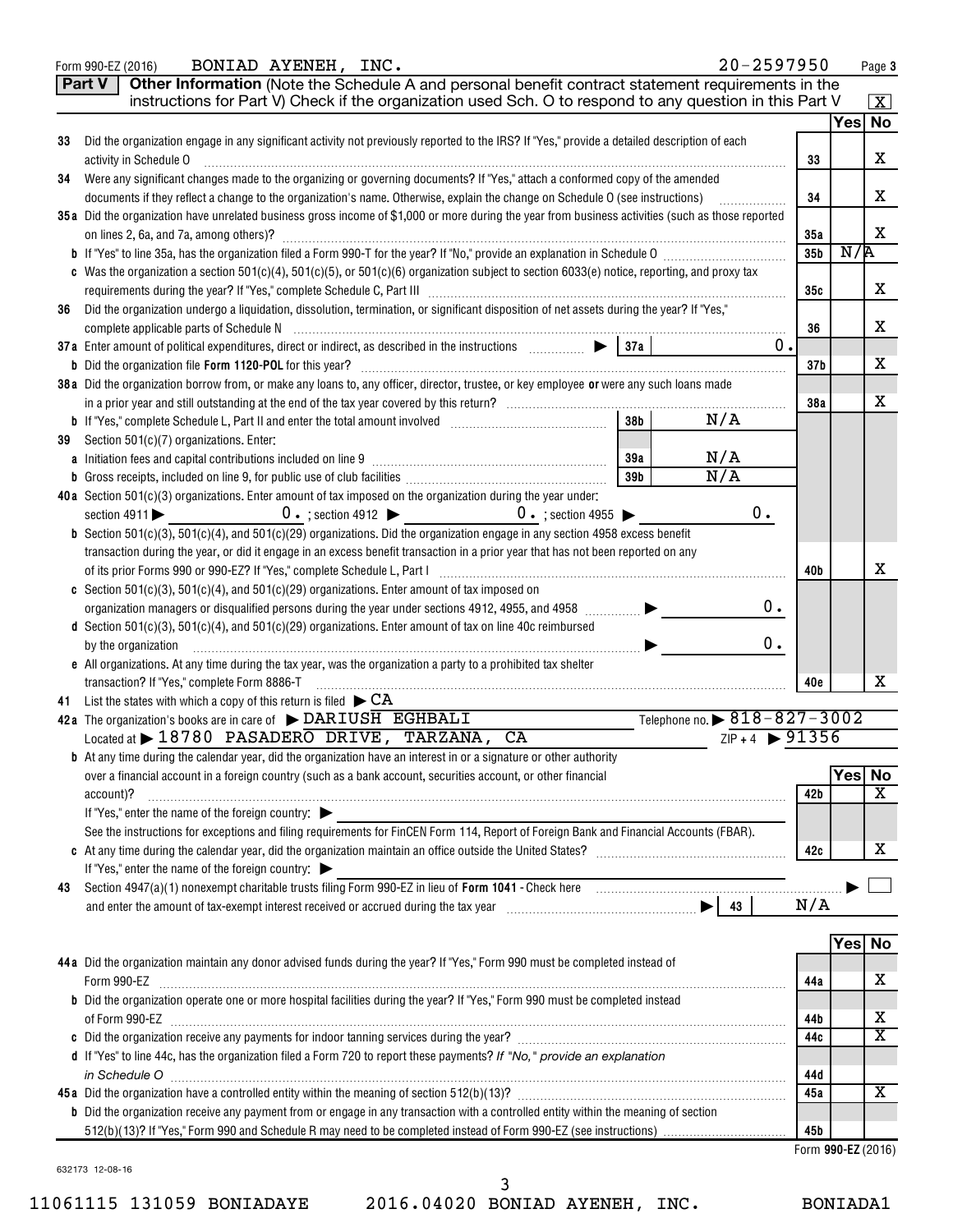| Form 990-EZ (2016) | BONIAD AYENEH, INC.                                                                                                                                                                  |                      |                     |      |                                       | $20 - 2597950$                       |                        |                    | Page 4                        |
|--------------------|--------------------------------------------------------------------------------------------------------------------------------------------------------------------------------------|----------------------|---------------------|------|---------------------------------------|--------------------------------------|------------------------|--------------------|-------------------------------|
|                    |                                                                                                                                                                                      |                      |                     |      |                                       |                                      |                        |                    | Yes No                        |
| 46                 | Did the organization engage, directly or indirectly, in political campaign activities on behalf of or in opposition to candidates for public office?                                 |                      |                     |      |                                       |                                      | 46                     |                    | x                             |
| Part VI            | Section 501(c)(3) organizations only                                                                                                                                                 |                      |                     |      |                                       |                                      |                        |                    |                               |
|                    | All section 501(c)(3) organizations must answer questions 47-49b and 52, and complete the tables for lines 50 and 51.                                                                |                      |                     |      |                                       |                                      |                        |                    |                               |
|                    |                                                                                                                                                                                      |                      |                     |      |                                       |                                      |                        |                    |                               |
|                    |                                                                                                                                                                                      |                      |                     |      |                                       |                                      |                        | <b>Yes</b>         | No<br>$\overline{\mathbf{X}}$ |
| 47<br>48           | Did the organization engage in lobbying activities or have a section 501(h) election in effect during the tax year? If "Yes," complete Sch. C, Part II                               |                      |                     |      |                                       |                                      | 47<br>48               |                    | $\overline{\mathbf{X}}$       |
|                    |                                                                                                                                                                                      |                      |                     |      |                                       |                                      | 49a                    |                    | $\overline{\mathbf{X}}$       |
|                    |                                                                                                                                                                                      |                      |                     |      |                                       |                                      | 49b                    |                    |                               |
| 50                 | Complete this table for the organization's five highest compensated employees (other than officers, directors, trustees, and key employees) who each received more                   |                      |                     |      |                                       |                                      |                        |                    |                               |
|                    | than \$100,000 of compensation from the organization. If there is none, enter "None."<br>(a) Name and title of each employee                                                         |                      | (b) Average hours   |      | (C) Reportable                        | $(d)$ Health benefits,               |                        | (e) Estimated      |                               |
|                    |                                                                                                                                                                                      |                      | per week devoted to |      | compensation (Forms<br>W-2/1099-MISC) | contributions to<br>employee benefit |                        | amount of other    |                               |
|                    | <b>NONE</b>                                                                                                                                                                          |                      | position            |      |                                       | plans, and deferred<br>compensation  |                        | compensation       |                               |
|                    |                                                                                                                                                                                      |                      |                     |      |                                       |                                      |                        |                    |                               |
|                    |                                                                                                                                                                                      |                      |                     |      |                                       |                                      |                        |                    |                               |
|                    |                                                                                                                                                                                      |                      |                     |      |                                       |                                      |                        |                    |                               |
|                    |                                                                                                                                                                                      |                      |                     |      |                                       |                                      |                        |                    |                               |
|                    |                                                                                                                                                                                      |                      |                     |      |                                       |                                      |                        |                    |                               |
|                    |                                                                                                                                                                                      |                      |                     |      |                                       |                                      |                        |                    |                               |
|                    |                                                                                                                                                                                      |                      |                     |      |                                       |                                      |                        |                    |                               |
|                    |                                                                                                                                                                                      |                      |                     |      |                                       |                                      |                        |                    |                               |
|                    |                                                                                                                                                                                      |                      |                     |      |                                       |                                      |                        |                    |                               |
| 51                 | Complete this table for the organization's five highest compensated independent contractors who each received more than \$100,000 of compensation from the                           |                      |                     |      |                                       |                                      |                        |                    |                               |
|                    | <b>NONE</b><br>organization. If there is none, enter "None."                                                                                                                         |                      |                     |      |                                       |                                      |                        |                    |                               |
|                    | (a) Name and business address of each independent contractor                                                                                                                         |                      |                     |      | (b) Type of service                   |                                      |                        | (c) Compensation   |                               |
|                    |                                                                                                                                                                                      |                      |                     |      |                                       |                                      |                        |                    |                               |
|                    |                                                                                                                                                                                      |                      |                     |      |                                       |                                      |                        |                    |                               |
|                    |                                                                                                                                                                                      |                      |                     |      |                                       |                                      |                        |                    |                               |
|                    |                                                                                                                                                                                      |                      |                     |      |                                       |                                      |                        |                    |                               |
|                    |                                                                                                                                                                                      |                      |                     |      |                                       |                                      |                        |                    |                               |
|                    |                                                                                                                                                                                      |                      |                     |      |                                       |                                      |                        |                    |                               |
|                    |                                                                                                                                                                                      |                      |                     |      |                                       |                                      |                        |                    |                               |
|                    |                                                                                                                                                                                      |                      |                     |      |                                       |                                      |                        |                    |                               |
| 52                 | d Total number of other independent contractors each receiving over \$100,000<br>Did the organization complete Schedule A? Note: All section $501(c)(3)$ organizations must attach a |                      |                     |      |                                       |                                      |                        |                    |                               |
|                    |                                                                                                                                                                                      |                      |                     |      |                                       |                                      | $\boxed{\text{X}}$ Yes |                    | No                            |
|                    | Under penalties of perjury, I declare that I have examined this return, including accompanying schedules and statements, and to the best of my knowledge and belief, it is           |                      |                     |      |                                       |                                      |                        |                    |                               |
|                    | true, correct, and complete. Declaration of preparer (other than officer) is based on all information of which preparer has any knowledge.                                           |                      |                     |      |                                       |                                      |                        |                    |                               |
| Sign               | Signature of officer                                                                                                                                                                 |                      |                     |      |                                       | Date                                 |                        |                    |                               |
| <b>Here</b>        | DARIUSH EGHBALI, PRESIDENT/                                                                                                                                                          |                      | FOUNDER             |      |                                       |                                      |                        |                    |                               |
|                    | Type or print name and title                                                                                                                                                         |                      |                     |      |                                       |                                      |                        |                    |                               |
|                    | Print/Type preparer's name                                                                                                                                                           | Preparer's signature |                     | Date | Check<br>l X-                         | PTIN<br>ा                            |                        |                    |                               |
| Paid               |                                                                                                                                                                                      |                      |                     |      | self-employed                         |                                      |                        |                    |                               |
| Preparer           | Firm's name CRISTOBAL & COMPANY, CPAS                                                                                                                                                |                      |                     |      | Firm's EIN                            | $\blacktriangleright$ 59-3800236     |                        | P00170723          |                               |
| <b>Use Only</b>    | Firm's address > 10530 VENICE BLVD.                                                                                                                                                  |                      |                     |      | Phone no.                             | $424 - 361 - 5252$                   |                        |                    |                               |
|                    | CULVER CITY, CA 90232                                                                                                                                                                |                      |                     |      |                                       |                                      |                        |                    |                               |
|                    | May the IRS discuss this return with the preparer shown above? See instructions                                                                                                      |                      |                     |      |                                       |                                      |                        | $\overline{X}$ Yes | No                            |
|                    |                                                                                                                                                                                      |                      |                     |      |                                       |                                      |                        | Form 990-EZ (2016) |                               |
|                    |                                                                                                                                                                                      |                      |                     |      |                                       |                                      |                        |                    |                               |

632174 12-08-16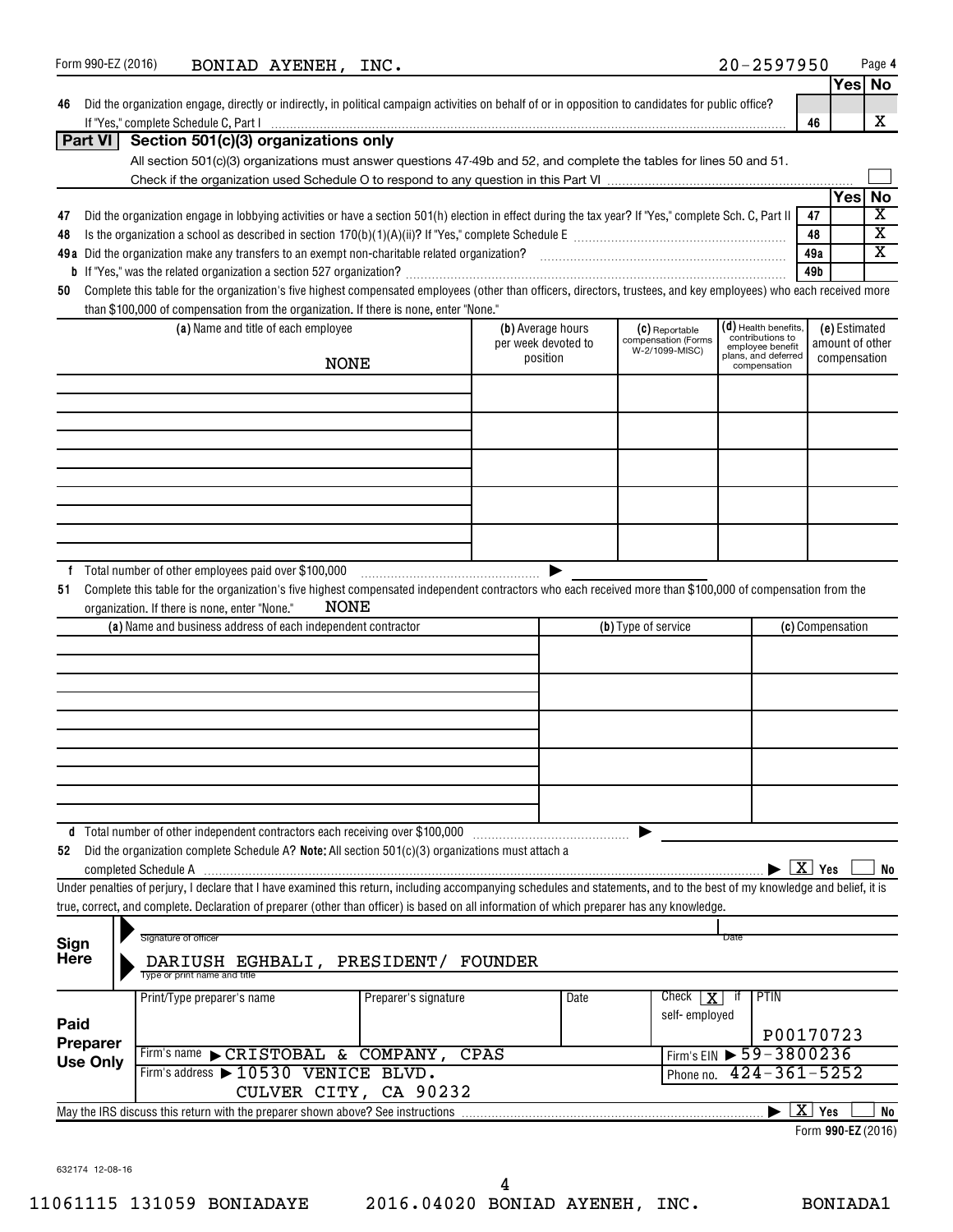| <b>SCHEDULE A</b> |  |
|-------------------|--|
|-------------------|--|

### **Public Charity Status and Public Support**

**(Form 990 or 990-EZ) Complete if the organization is a section 501(c)(3) organization or a section**

| <b>Open to Public</b> |  |
|-----------------------|--|
| <b>Inspection</b>     |  |

OMB No. 1545-0047

| Department of the Treasury<br><b>Internal Revenue Service</b>                                             |                                       |                          | 4947(a)(1) nonexempt charitable trust.<br>Attach to Form 990 or Form 990-EZ.<br>Information about Schedule A (Form 990 or 990-EZ) and its instructions is at WWW.irs.gov/form990. | <b>Open to Public</b><br>Inspection |                                       |  |  |  |
|-----------------------------------------------------------------------------------------------------------|---------------------------------------|--------------------------|-----------------------------------------------------------------------------------------------------------------------------------------------------------------------------------|-------------------------------------|---------------------------------------|--|--|--|
|                                                                                                           |                                       | Name of the organization |                                                                                                                                                                                   |                                     | <b>Employer identification number</b> |  |  |  |
|                                                                                                           | $20 - 2597950$<br>BONIAD AYENEH, INC. |                          |                                                                                                                                                                                   |                                     |                                       |  |  |  |
| Reason for Public Charity Status (All organizations must complete this part.) See instructions.<br>Part I |                                       |                          |                                                                                                                                                                                   |                                     |                                       |  |  |  |
|                                                                                                           |                                       |                          | The organization is not a private foundation because it is: (For lines 1 through 12, check only one box.)                                                                         |                                     |                                       |  |  |  |
|                                                                                                           |                                       |                          | A church, convention of churches, or association of churches described in section 170(b)(1)(A)(i).                                                                                |                                     |                                       |  |  |  |
| 2                                                                                                         |                                       |                          | A school described in section 170(b)(1)(A)(ii). (Attach Schedule E (Form 990 or 990-EZ).)                                                                                         |                                     |                                       |  |  |  |
| 3                                                                                                         |                                       |                          | A hospital or a cooperative hospital service organization described in section 170(b)(1)(A)(iii).                                                                                 |                                     |                                       |  |  |  |
|                                                                                                           |                                       |                          | A medical research organization operated in conjunction with a hospital described in section 170(b)(1)(A)(iii). Enter the hospital's name,                                        |                                     |                                       |  |  |  |
|                                                                                                           |                                       | city, and state:         |                                                                                                                                                                                   |                                     |                                       |  |  |  |
| 5                                                                                                         |                                       |                          | An organization operated for the benefit of a college or university owned or operated by a governmental unit described in                                                         |                                     |                                       |  |  |  |
|                                                                                                           |                                       |                          | section 170(b)(1)(A)(iv). (Complete Part II.)                                                                                                                                     |                                     |                                       |  |  |  |
| 6                                                                                                         |                                       |                          | A federal, state, or local government or governmental unit described in section 170(b)(1)(A)(v).                                                                                  |                                     |                                       |  |  |  |
|                                                                                                           |                                       |                          | An organization that normally receives a substantial part of its support from a governmental unit or from the general public described in                                         |                                     |                                       |  |  |  |
|                                                                                                           |                                       |                          | section 170(b)(1)(A)(vi). (Complete Part II.)                                                                                                                                     |                                     |                                       |  |  |  |
| 8                                                                                                         |                                       |                          | A community trust described in section 170(b)(1)(A)(vi). (Complete Part II.)                                                                                                      |                                     |                                       |  |  |  |
| 9                                                                                                         |                                       |                          | An agricultural research organization described in section 170(b)(1)(A)(ix) operated in conjunction with a land-grant college                                                     |                                     |                                       |  |  |  |
|                                                                                                           |                                       |                          | or university or a non-land-grant college of agriculture (see instructions). Enter the name, city, and state of the college or                                                    |                                     |                                       |  |  |  |
|                                                                                                           |                                       | university:              |                                                                                                                                                                                   |                                     |                                       |  |  |  |
| 10                                                                                                        | $\lfloor x \rfloor$                   |                          | An organization that normally receives: (1) more than 33 1/3% of its support from contributions, membership fees, and gross receipts from                                         |                                     |                                       |  |  |  |
|                                                                                                           |                                       |                          | activities related to its exempt functions - subject to certain exceptions, and (2) no more than 33 1/3% of its support from gross investment                                     |                                     |                                       |  |  |  |
|                                                                                                           |                                       |                          | income and unrelated business taxable income (less section 511 tax) from businesses acquired by the organization after June 30, 1975.                                             |                                     |                                       |  |  |  |

**11** An organization organized and operated exclusively to test for public safety. See **section 509(a)(4).**  $\begin{array}{c} \hline \end{array}$ 

**12** more publicly supported organizations described in **section 509(a)(1)** or section 509(a)(2). See section 509(a)(3). Check the box in An organization organized and operated exclusively for the benefit of, to perform the functions of, or to carry out the purposes of one or lines 12a through 12d that describes the type of supporting organization and complete lines 12e, 12f, and 12g.  $\begin{array}{c} \hline \end{array}$ 

**a Type I.** A supporting organization operated, supervised, or controlled by its supported organization(s), typically by giving organization. You must complete Part IV, Sections A and B. the supported organization(s) the power to regularly appoint or elect a majority of the directors or trustees of the supporting

|  | <b>b</b> $\Box$ Type II. A supporting organization supervised or controlled in connection with its supported organization(s), by having |
|--|-----------------------------------------------------------------------------------------------------------------------------------------|
|  | control or management of the supporting organization vested in the same persons that control or manage the supported                    |
|  | organization(s). You must complete Part IV, Sections A and C.                                                                           |

**c Type III functionally integrated.** A supporting organization operated in connection with, and functionally integrated with, its supported organization(s) (see instructions). **You must complete Part IV, Sections A, D, and E.**  $\begin{array}{c} \hline \end{array}$ 

**d Type III non-functionally integrated.** A supporting organization operated in connection with its supported organization(s) requirement (see instructions). **You must complete Part IV, Sections A and D, and Part V.** that is not functionally integrated. The organization generally must satisfy a distribution requirement and an attentiveness  $\begin{array}{c} \hline \end{array}$ 

**e** Check this box if the organization received a written determination from the IRS that it is a Type I, Type II, Type III functionally integrated, or Type III non-functionally integrated supporting organization.  $\begin{array}{c} \hline \end{array}$ 

**f** Enter the number of supported organizations ~~~~~~~~~~~~~~~~~~~~~~~~~~~~~~~~~~~~~

See section 509(a)(2). (Complete Part III.)

| Provide the following information about the supported organization(s).<br>g |          |                            |                                                                |     |                                                       |                      |
|-----------------------------------------------------------------------------|----------|----------------------------|----------------------------------------------------------------|-----|-------------------------------------------------------|----------------------|
| (i) Name of supported                                                       | (ii) EIN | (iii) Type of organization | (iv) Is the organization listed<br>in your governing document? |     | (v) Amount of monetary                                | (vi) Amount of other |
| organization                                                                |          | (described on lines 1-10   | Yes                                                            | No. | support (see instructions) support (see instructions) |                      |
|                                                                             |          | above (see instructions))  |                                                                |     |                                                       |                      |
|                                                                             |          |                            |                                                                |     |                                                       |                      |
|                                                                             |          |                            |                                                                |     |                                                       |                      |
|                                                                             |          |                            |                                                                |     |                                                       |                      |
|                                                                             |          |                            |                                                                |     |                                                       |                      |
|                                                                             |          |                            |                                                                |     |                                                       |                      |
|                                                                             |          |                            |                                                                |     |                                                       |                      |
|                                                                             |          |                            |                                                                |     |                                                       |                      |
|                                                                             |          |                            |                                                                |     |                                                       |                      |
|                                                                             |          |                            |                                                                |     |                                                       |                      |
|                                                                             |          |                            |                                                                |     |                                                       |                      |
| <b>Total</b>                                                                |          |                            |                                                                |     |                                                       |                      |

LHA For Paperwork Reduction Act Notice, see the Instructions for Form 990 or 990-EZ. 632021 09-21-16 Schedule A (Form 990 or 990-EZ) 2016  *5*

*11061115 131059 BONIADAYE 2016.04020 BONIAD AYENEH, INC. BONIADA1*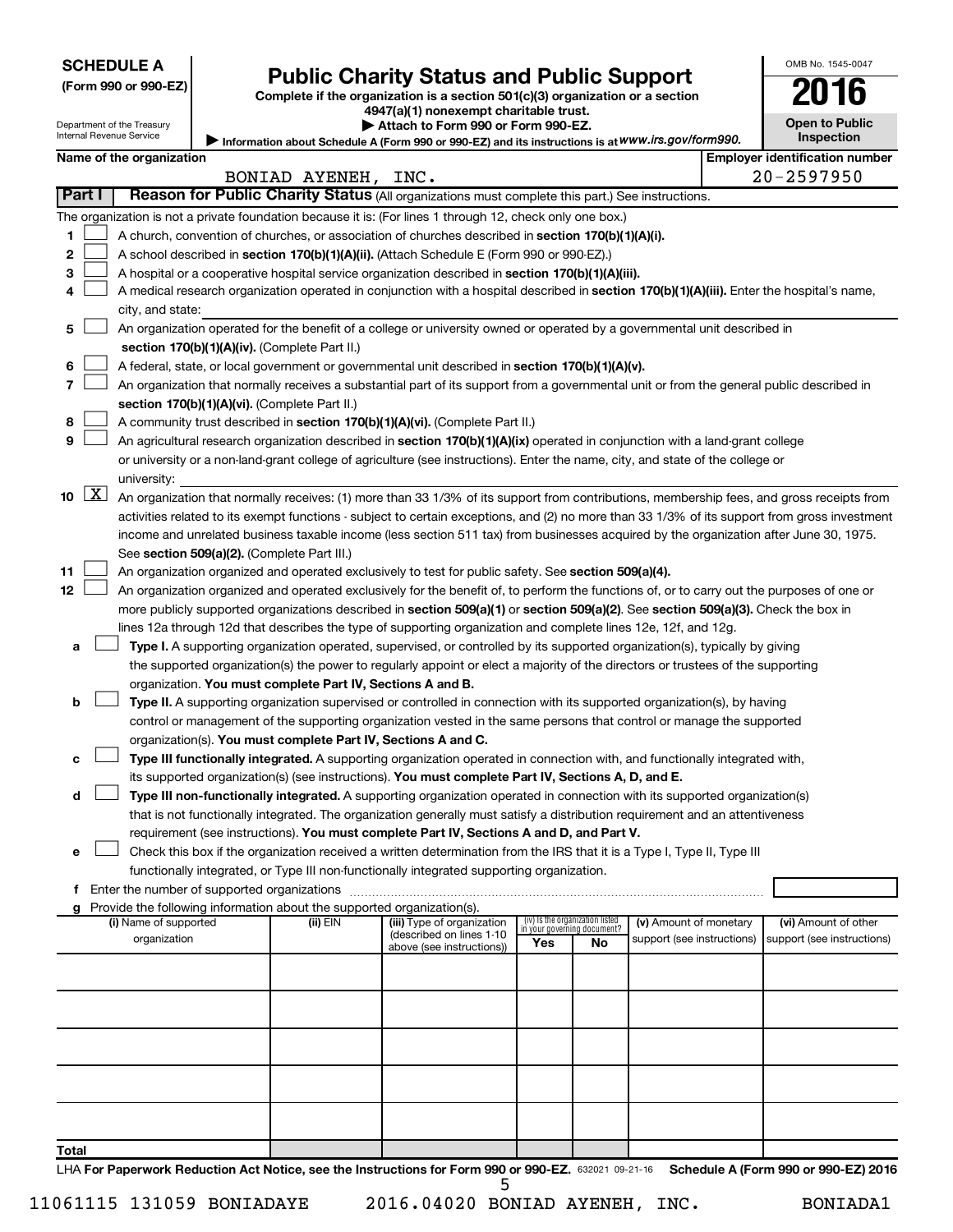#### Schedule A (Form 990 or 990-EZ) 2016 BONIAD AYENEH, INC. 20 20-2597950 Page

20-2597950 Page 2

**Part II** | Support Schedule for Organizations Described in Sections 170(b)(1)(A)(iv) and 170(b)(1)(A)(vi)

(Complete only if you checked the box on line 5, 7, or 8 of Part I or if the organization failed to qualify under Part III. If the organization fails to qualify under the tests listed below, please complete Part III.)

| Calendar year (or fiscal year beginning in)<br>(a) 2012<br>(b) 2013<br>$(c)$ 2014<br>$(d)$ 2015<br>(e) 2016<br>1 Gifts, grants, contributions, and<br>membership fees received. (Do not<br>include any "unusual grants.")<br>2 Tax revenues levied for the organ-<br>ization's benefit and either paid to<br>or expended on its behalf<br>3 The value of services or facilities | (f) Total |
|---------------------------------------------------------------------------------------------------------------------------------------------------------------------------------------------------------------------------------------------------------------------------------------------------------------------------------------------------------------------------------|-----------|
|                                                                                                                                                                                                                                                                                                                                                                                 |           |
|                                                                                                                                                                                                                                                                                                                                                                                 |           |
|                                                                                                                                                                                                                                                                                                                                                                                 |           |
|                                                                                                                                                                                                                                                                                                                                                                                 |           |
|                                                                                                                                                                                                                                                                                                                                                                                 |           |
|                                                                                                                                                                                                                                                                                                                                                                                 |           |
|                                                                                                                                                                                                                                                                                                                                                                                 |           |
|                                                                                                                                                                                                                                                                                                                                                                                 |           |
| furnished by a governmental unit to                                                                                                                                                                                                                                                                                                                                             |           |
| the organization without charge                                                                                                                                                                                                                                                                                                                                                 |           |
| 4 Total. Add lines 1 through 3                                                                                                                                                                                                                                                                                                                                                  |           |
| 5 The portion of total contributions                                                                                                                                                                                                                                                                                                                                            |           |
| by each person (other than a                                                                                                                                                                                                                                                                                                                                                    |           |
| governmental unit or publicly                                                                                                                                                                                                                                                                                                                                                   |           |
| supported organization) included                                                                                                                                                                                                                                                                                                                                                |           |
| on line 1 that exceeds 2% of the                                                                                                                                                                                                                                                                                                                                                |           |
| amount shown on line 11,                                                                                                                                                                                                                                                                                                                                                        |           |
| column (f)                                                                                                                                                                                                                                                                                                                                                                      |           |
| 6 Public support. Subtract line 5 from line 4.                                                                                                                                                                                                                                                                                                                                  |           |
| <b>Section B. Total Support</b>                                                                                                                                                                                                                                                                                                                                                 |           |
| Calendar year (or fiscal year beginning in)<br>(a) 2012<br>(b) 2013<br>$(d)$ 2015<br>$(c)$ 2014<br>(e) 2016                                                                                                                                                                                                                                                                     | (f) Total |
| 7 Amounts from line 4                                                                                                                                                                                                                                                                                                                                                           |           |
| Gross income from interest,<br>8                                                                                                                                                                                                                                                                                                                                                |           |
| dividends, payments received on                                                                                                                                                                                                                                                                                                                                                 |           |
| securities loans, rents, royalties                                                                                                                                                                                                                                                                                                                                              |           |
| and income from similar sources                                                                                                                                                                                                                                                                                                                                                 |           |
| Net income from unrelated business<br>9                                                                                                                                                                                                                                                                                                                                         |           |
| activities, whether or not the                                                                                                                                                                                                                                                                                                                                                  |           |
| business is regularly carried on                                                                                                                                                                                                                                                                                                                                                |           |
| 10 Other income. Do not include gain                                                                                                                                                                                                                                                                                                                                            |           |
| or loss from the sale of capital                                                                                                                                                                                                                                                                                                                                                |           |
| assets (Explain in Part VI.)                                                                                                                                                                                                                                                                                                                                                    |           |
| 11 Total support. Add lines 7 through 10                                                                                                                                                                                                                                                                                                                                        |           |
| 12<br><b>12</b> Gross receipts from related activities, etc. (see instructions)                                                                                                                                                                                                                                                                                                 |           |
| 13 First five years. If the Form 990 is for the organization's first, second, third, fourth, or fifth tax year as a section 501(c)(3)                                                                                                                                                                                                                                           |           |
| organization, check this box and stop here                                                                                                                                                                                                                                                                                                                                      |           |
| <b>Section C. Computation of Public Support Percentage</b>                                                                                                                                                                                                                                                                                                                      |           |
| 14                                                                                                                                                                                                                                                                                                                                                                              | %         |
| 15                                                                                                                                                                                                                                                                                                                                                                              | %         |
| 16a 33 1/3% support test - 2016. If the organization did not check the box on line 13, and line 14 is 33 1/3% or more, check this box and                                                                                                                                                                                                                                       |           |
| stop here. The organization qualifies as a publicly supported organization [11] manuscription [11] manuscription [11] manuscription [11] manuscription [11] manuscription [11] manuscription [11] manuscription [11] manuscrip                                                                                                                                                  |           |
| b 33 1/3% support test - 2015. If the organization did not check a box on line 13 or 16a, and line 15 is 33 1/3% or more, check this box                                                                                                                                                                                                                                        |           |
|                                                                                                                                                                                                                                                                                                                                                                                 |           |
| 17a 10% -facts-and-circumstances test - 2016. If the organization did not check a box on line 13, 16a, or 16b, and line 14 is 10% or more,                                                                                                                                                                                                                                      |           |
| and if the organization meets the "facts-and-circumstances" test, check this box and stop here. Explain in Part VI how the organization                                                                                                                                                                                                                                         |           |
|                                                                                                                                                                                                                                                                                                                                                                                 |           |
| <b>b 10%</b> -facts-and-circumstances test - 2015. If the organization did not check a box on line 13, 16a, 16b, or 17a, and line 15 is 10% or                                                                                                                                                                                                                                  |           |
| more, and if the organization meets the "facts-and-circumstances" test, check this box and <b>stop here.</b> Explain in Part VI how the                                                                                                                                                                                                                                         |           |
| organization meets the "facts-and-circumstances" test. The organization qualifies as a publicly supported organization                                                                                                                                                                                                                                                          |           |
| Private foundation. If the organization did not check a box on line 13, 16a, 16b, 17a, or 17b, check this box and see instructions<br>18<br>Schodule A (Form 990 or 990-F7) 2016                                                                                                                                                                                                |           |

**Schedule A (Form 990 or 990-EZ) 2016**

632022 09-21-16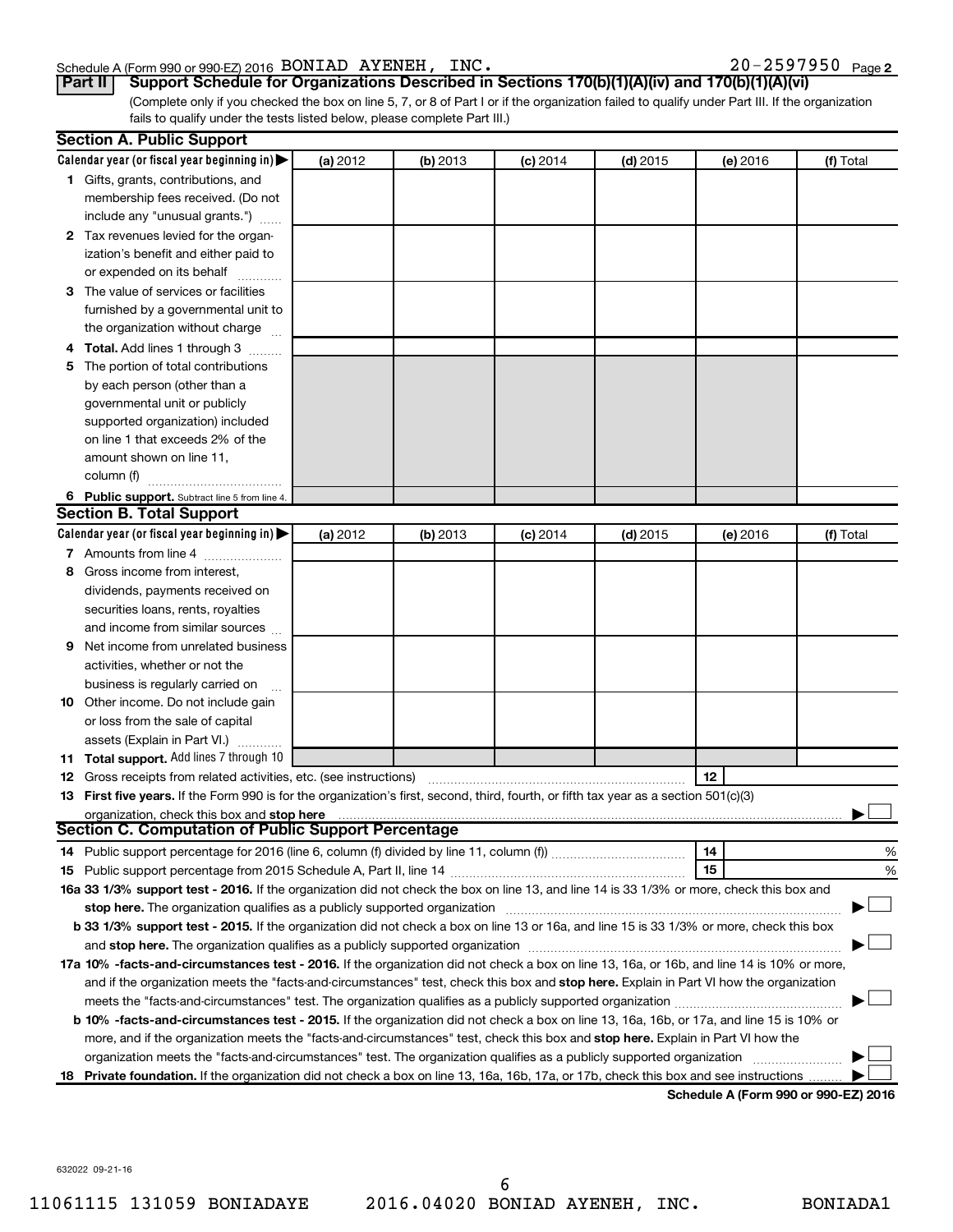#### Schedule A (Form 990 or 990-EZ) 2016 BONIAD AYENEH, INC. 20 200-2597950 Page

(Complete only if you checked the box on line 10 of Part I or if the organization failed to qualify under Part II. If the organization fails to qualify under the tests listed below, please complete Part II.)

| <b>Section A. Public Support</b>                                                                                                                                                         |                   |                    |                       |                      |                                      |                                          |
|------------------------------------------------------------------------------------------------------------------------------------------------------------------------------------------|-------------------|--------------------|-----------------------|----------------------|--------------------------------------|------------------------------------------|
| Calendar year (or fiscal year beginning in)                                                                                                                                              | (a) 2012          | (b) 2013           | $(c)$ 2014            | $(d)$ 2015           | (e) 2016                             | (f) Total                                |
| 1 Gifts, grants, contributions, and                                                                                                                                                      |                   |                    |                       |                      |                                      |                                          |
| membership fees received. (Do not                                                                                                                                                        |                   |                    |                       |                      |                                      |                                          |
| include any "unusual grants.")                                                                                                                                                           | 33130.            | 37298.             | 128789.               | 98694.               | 70510.                               | 368421.                                  |
| 2 Gross receipts from admissions,<br>merchandise sold or services per-<br>formed, or facilities furnished in<br>any activity that is related to the<br>organization's tax-exempt purpose |                   |                    |                       |                      |                                      |                                          |
| 3 Gross receipts from activities that                                                                                                                                                    |                   |                    |                       |                      |                                      |                                          |
| are not an unrelated trade or bus-                                                                                                                                                       |                   |                    |                       |                      |                                      |                                          |
| iness under section 513                                                                                                                                                                  |                   |                    |                       |                      |                                      |                                          |
| 4 Tax revenues levied for the organ-                                                                                                                                                     |                   |                    |                       |                      |                                      |                                          |
| ization's benefit and either paid to<br>or expended on its behalf                                                                                                                        |                   |                    |                       |                      |                                      |                                          |
| 5 The value of services or facilities                                                                                                                                                    |                   |                    |                       |                      |                                      |                                          |
| furnished by a governmental unit to                                                                                                                                                      |                   |                    |                       |                      |                                      |                                          |
| the organization without charge                                                                                                                                                          |                   |                    |                       |                      |                                      |                                          |
| <b>6 Total.</b> Add lines 1 through 5                                                                                                                                                    | 33130.            | 37298.             | 128789.               | 98694.               | 70510.                               | 368421.                                  |
| 7a Amounts included on lines 1, 2, and                                                                                                                                                   |                   |                    |                       |                      |                                      |                                          |
| 3 received from disqualified persons                                                                                                                                                     |                   |                    |                       |                      |                                      | 0.                                       |
| <b>b</b> Amounts included on lines 2 and 3 received<br>from other than disqualified persons that<br>exceed the greater of \$5,000 or 1% of the                                           |                   |                    |                       |                      |                                      |                                          |
| amount on line 13 for the year                                                                                                                                                           |                   |                    |                       |                      |                                      | $0 \cdot$<br>σ.                          |
| c Add lines 7a and 7b                                                                                                                                                                    |                   |                    |                       |                      |                                      | 368421                                   |
| 8 Public support. (Subtract line 7c from line 6.)                                                                                                                                        |                   |                    |                       |                      |                                      |                                          |
| <b>Section B. Total Support</b>                                                                                                                                                          |                   |                    |                       |                      |                                      |                                          |
| Calendar year (or fiscal year beginning in)                                                                                                                                              | (a) 2012<br>33130 | (b) 2013<br>37298. | $(c)$ 2014<br>128789. | $(d)$ 2015<br>98694. | (e) 2016<br>70510.                   | (f) Total<br>368421.                     |
| 9 Amounts from line 6<br><b>10a</b> Gross income from interest,                                                                                                                          |                   |                    |                       |                      |                                      |                                          |
| dividends, payments received on<br>securities loans, rents, royalties<br>and income from similar sources                                                                                 |                   |                    |                       |                      |                                      |                                          |
| <b>b</b> Unrelated business taxable income<br>(less section 511 taxes) from businesses                                                                                                   |                   |                    |                       |                      |                                      |                                          |
| acquired after June 30, 1975                                                                                                                                                             |                   |                    |                       |                      |                                      |                                          |
| c Add lines 10a and 10b                                                                                                                                                                  |                   |                    |                       |                      |                                      |                                          |
| <b>11</b> Net income from unrelated business<br>activities not included in line 10b,<br>whether or not the business is<br>regularly carried on                                           |                   |                    |                       |                      |                                      |                                          |
| <b>12</b> Other income. Do not include gain<br>or loss from the sale of capital                                                                                                          |                   |                    |                       |                      |                                      |                                          |
| assets (Explain in Part VI.)<br><b>13</b> Total support. (Add lines 9, 10c, 11, and 12.)                                                                                                 | 33130.            | 37298.             | 128789.               | 98694.               | 70510.                               | 368421.                                  |
| 14 First five years. If the Form 990 is for the organization's first, second, third, fourth, or fifth tax year as a section 501(c)(3) organization,                                      |                   |                    |                       |                      |                                      |                                          |
| check this box and stop here                                                                                                                                                             |                   |                    |                       |                      |                                      |                                          |
| <b>Section C. Computation of Public Support Percentage</b>                                                                                                                               |                   |                    |                       |                      |                                      |                                          |
|                                                                                                                                                                                          |                   |                    |                       |                      | 15                                   | 100.00<br>%                              |
| 16 Public support percentage from 2015 Schedule A, Part III, line 15                                                                                                                     |                   |                    |                       |                      | 16                                   | 100.00<br>$\%$                           |
| Section D. Computation of Investment Income Percentage                                                                                                                                   |                   |                    |                       |                      |                                      |                                          |
| 17 Investment income percentage for 2016 (line 10c, column (f) divided by line 13, column (f))                                                                                           |                   |                    |                       |                      | 17                                   | .00<br>$\%$                              |
| 18 Investment income percentage from 2015 Schedule A, Part III, line 17                                                                                                                  |                   |                    |                       |                      | 18                                   | $\%$                                     |
| 19a 33 1/3% support tests - 2016. If the organization did not check the box on line 14, and line 15 is more than 33 1/3%, and line 17 is not                                             |                   |                    |                       |                      |                                      |                                          |
| more than 33 1/3%, check this box and stop here. The organization qualifies as a publicly supported organization                                                                         |                   |                    |                       |                      |                                      | $\blacktriangleright$ $\boxed{\text{X}}$ |
| b 33 1/3% support tests - 2015. If the organization did not check a box on line 14 or line 19a, and line 16 is more than 33 1/3%, and                                                    |                   |                    |                       |                      |                                      |                                          |
| line 18 is not more than 33 1/3%, check this box and stop here. The organization qualifies as a publicly supported organization                                                          |                   |                    |                       |                      |                                      |                                          |
|                                                                                                                                                                                          |                   |                    |                       |                      |                                      |                                          |
| 632023 09-21-16                                                                                                                                                                          |                   |                    |                       |                      | Schedule A (Form 990 or 990-EZ) 2016 |                                          |
|                                                                                                                                                                                          |                   |                    | 7                     |                      |                                      |                                          |

*11061115 131059 BONIADAYE 2016.04020 BONIAD AYENEH, INC. BONIADA1*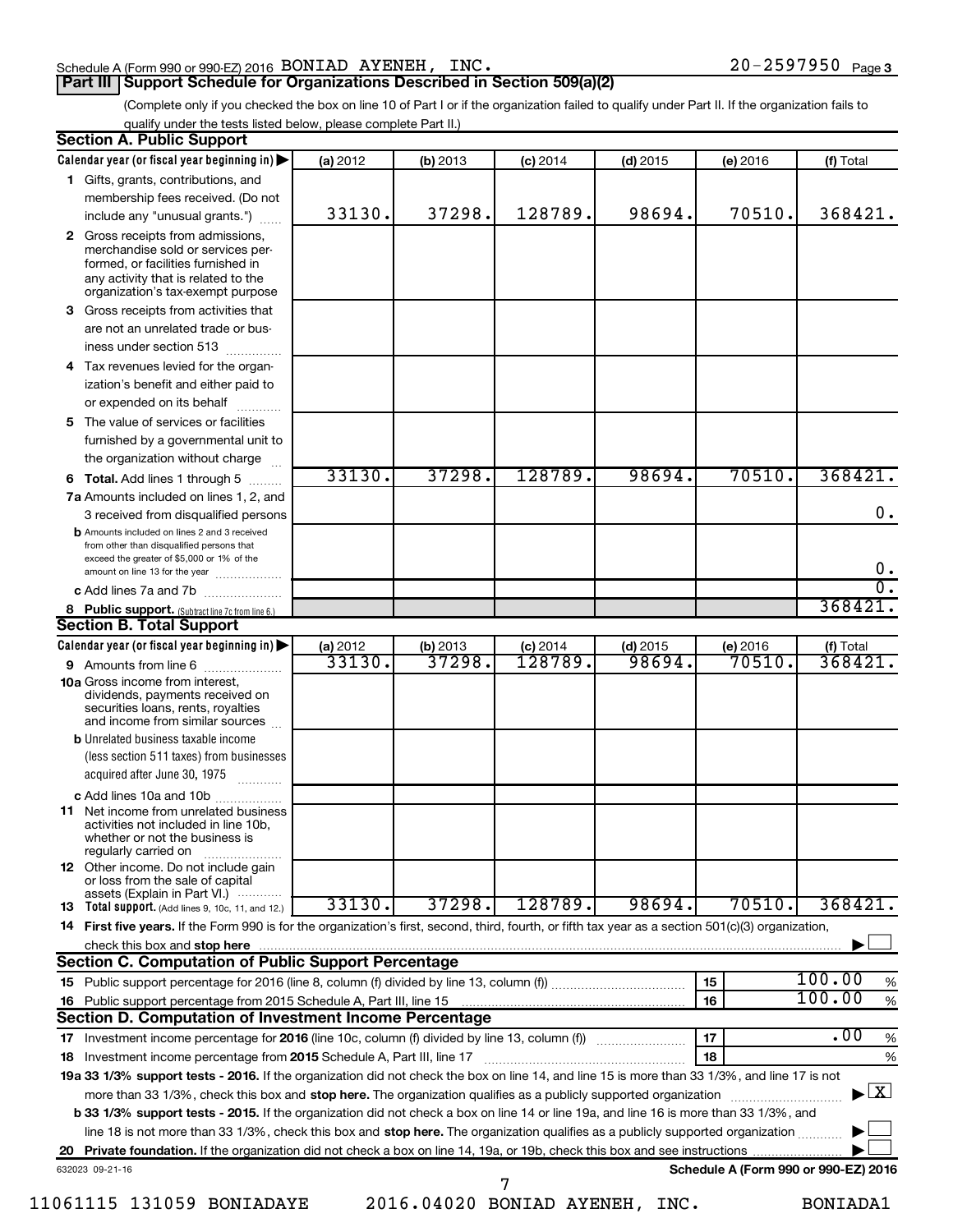**1**

**2**

**3a**

**3b**

**3c**

**4a**

**4b**

**4c**

**5a**

**5b 5c**

**6**

**7**

**8**

**9a**

**9b**

**9c**

**10a**

**10b**

**Yes No**

#### **Part IV Supporting Organizations**

(Complete only if you checked a box in line 12 on Part I. If you checked 12a of Part I, complete Sections A and B. If you checked 12b of Part I, complete Sections A and C. If you checked 12c of Part I, complete Sections A, D, and E. If you checked 12d of Part I, complete Sections A and D, and complete Part V.)

#### **Section A. All Supporting Organizations**

- **1** Are all of the organization's supported organizations listed by name in the organization's governing documents? If "No," describe in Part VI how the supported organizations are designated. If designated by *class or purpose, describe the designation. If historic and continuing relationship, explain.*
- **2** Did the organization have any supported organization that does not have an IRS determination of status under section 509(a)(1) or (2)? If "Yes," explain in Part VI how the organization determined that the supported *organization was described in section 509(a)(1) or (2).*
- **3a** Did the organization have a supported organization described in section 501(c)(4), (5), or (6)? If "Yes," answer *(b) and (c) below.*
- **b** Did the organization confirm that each supported organization qualified under section 501(c)(4), (5), or (6) and satisfied the public support tests under section 509(a)(2)? If "Yes," describe in Part VI when and how the *organization made the determination.*
- **c** Did the organization ensure that all support to such organizations was used exclusively for section 170(c)(2)(B) purposes? If "Yes," explain in Part VI what controls the organization put in place to ensure such use.
- **4 a** *If* Was any supported organization not organized in the United States ("foreign supported organization")? *"Yes," and if you checked 12a or 12b in Part I, answer (b) and (c) below.*
- **b** Did the organization have ultimate control and discretion in deciding whether to make grants to the foreign supported organization? If "Yes," describe in Part VI how the organization had such control and discretion *despite being controlled or supervised by or in connection with its supported organizations.*
- **c** Did the organization support any foreign supported organization that does not have an IRS determination under sections 501(c)(3) and 509(a)(1) or (2)? If "Yes," explain in Part VI what controls the organization used *to ensure that all support to the foreign supported organization was used exclusively for section 170(c)(2)(B) purposes.*
- **5a** Did the organization add, substitute, or remove any supported organizations during the tax year? If "Yes," answer (b) and (c) below (if applicable). Also, provide detail in Part VI, including (i) the names and EIN *numbers of the supported organizations added, substituted, or removed; (ii) the reasons for each such action; (iii) the authority under the organization's organizing document authorizing such action; and (iv) how the action was accomplished (such as by amendment to the organizing document).*
- **b Type I or Type II only.** Was any added or substituted supported organization part of a class already designated in the organization's organizing document?
- **c Substitutions only.**  Was the substitution the result of an event beyond the organization's control?
- **6** Did the organization provide support (whether in the form of grants or the provision of services or facilities) to support or benefit one or more of the filing organization's supported organizations? If "Yes," provide detail in anyone other than (i) its supported organizations, (ii) individuals that are part of the charitable class benefited by one or more of its supported organizations, or (iii) other supporting organizations that also *Part VI.*
- **7** Did the organization provide a grant, loan, compensation, or other similar payment to a substantial contributor regard to a substantial contributor? If "Yes," complete Part I of Schedule L (Form 990 or 990-EZ). (defined in section 4958(c)(3)(C)), a family member of a substantial contributor, or a 35% controlled entity with
- **8** Did the organization make a loan to a disqualified person (as defined in section 4958) not described in line 7? *If "Yes," complete Part I of Schedule L (Form 990 or 990-EZ).*
- **9 a** Was the organization controlled directly or indirectly at any time during the tax year by one or more in section 509(a)(1) or (2))? If "Yes," provide detail in Part VI. disqualified persons as defined in section 4946 (other than foundation managers and organizations described
- **b** Did one or more disqualified persons (as defined in line 9a) hold a controlling interest in any entity in which the supporting organization had an interest? If "Yes," provide detail in Part VI.
- **c** Did a disqualified person (as defined in line 9a) have an ownership interest in, or derive any personal benefit from, assets in which the supporting organization also had an interest? If "Yes," provide detail in Part VI.
- **10 a** Was the organization subject to the excess business holdings rules of section 4943 because of section supporting organizations)? If "Yes," answer 10b below. 4943(f) (regarding certain Type II supporting organizations, and all Type III non-functionally integrated
	- **b** Did the organization have any excess business holdings in the tax year? (Use Schedule C, Form 4720, to *determine whether the organization had excess business holdings.)*

632024 09-21-16

**Schedule A (Form 990 or 990-EZ) 2016**

 *8*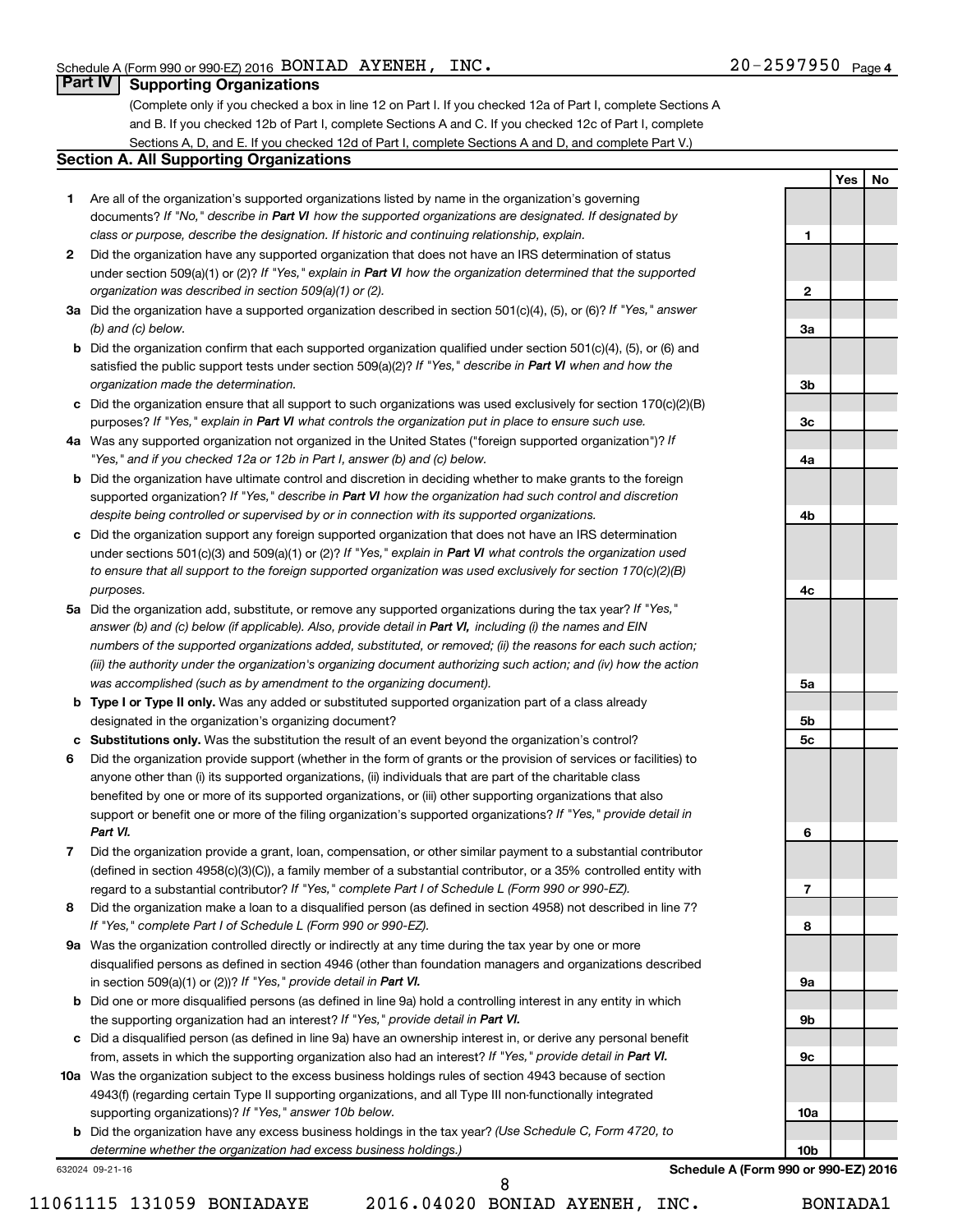|    | Part IV<br><b>Supporting Organizations (continued)</b>                                                                          |                 |     |     |
|----|---------------------------------------------------------------------------------------------------------------------------------|-----------------|-----|-----|
|    |                                                                                                                                 |                 | Yes | No  |
| 11 | Has the organization accepted a gift or contribution from any of the following persons?                                         |                 |     |     |
|    | a A person who directly or indirectly controls, either alone or together with persons described in (b) and (c)                  |                 |     |     |
|    | below, the governing body of a supported organization?                                                                          | 11a             |     |     |
|    | <b>b</b> A family member of a person described in (a) above?                                                                    | 11 <sub>b</sub> |     |     |
|    | c A 35% controlled entity of a person described in (a) or (b) above? If "Yes" to a, b, or c, provide detail in Part VI.         | 11c             |     |     |
|    | <b>Section B. Type I Supporting Organizations</b>                                                                               |                 |     |     |
|    |                                                                                                                                 |                 | Yes | No  |
|    |                                                                                                                                 |                 |     |     |
| 1  | Did the directors, trustees, or membership of one or more supported organizations have the power to                             |                 |     |     |
|    | regularly appoint or elect at least a majority of the organization's directors or trustees at all times during the              |                 |     |     |
|    | tax year? If "No," describe in Part VI how the supported organization(s) effectively operated, supervised, or                   |                 |     |     |
|    | controlled the organization's activities. If the organization had more than one supported organization,                         |                 |     |     |
|    | describe how the powers to appoint and/or remove directors or trustees were allocated among the supported                       |                 |     |     |
|    | organizations and what conditions or restrictions, if any, applied to such powers during the tax year.                          | 1               |     |     |
| 2  | Did the organization operate for the benefit of any supported organization other than the supported                             |                 |     |     |
|    | organization(s) that operated, supervised, or controlled the supporting organization? If "Yes," explain in                      |                 |     |     |
|    | Part VI how providing such benefit carried out the purposes of the supported organization(s) that operated,                     |                 |     |     |
|    | supervised, or controlled the supporting organization.                                                                          | 2               |     |     |
|    | <b>Section C. Type II Supporting Organizations</b>                                                                              |                 |     |     |
|    |                                                                                                                                 |                 | Yes | No  |
| 1. | Were a majority of the organization's directors or trustees during the tax year also a majority of the directors                |                 |     |     |
|    | or trustees of each of the organization's supported organization(s)? If "No," describe in Part VI how control                   |                 |     |     |
|    | or management of the supporting organization was vested in the same persons that controlled or managed                          |                 |     |     |
|    | the supported organization(s).                                                                                                  | 1               |     |     |
|    | <b>Section D. All Type III Supporting Organizations</b>                                                                         |                 |     |     |
|    |                                                                                                                                 |                 | Yes | No  |
| 1  | Did the organization provide to each of its supported organizations, by the last day of the fifth month of the                  |                 |     |     |
|    | organization's tax year, (i) a written notice describing the type and amount of support provided during the prior tax           |                 |     |     |
|    | year, (ii) a copy of the Form 990 that was most recently filed as of the date of notification, and (iii) copies of the          |                 |     |     |
|    | organization's governing documents in effect on the date of notification, to the extent not previously provided?                | 1               |     |     |
| 2  | Were any of the organization's officers, directors, or trustees either (i) appointed or elected by the supported                |                 |     |     |
|    | organization(s) or (ii) serving on the governing body of a supported organization? If "No," explain in Part VI how              |                 |     |     |
|    | the organization maintained a close and continuous working relationship with the supported organization(s).                     | $\mathbf{2}$    |     |     |
|    |                                                                                                                                 |                 |     |     |
| 3  | By reason of the relationship described in (2), did the organization's supported organizations have a                           |                 |     |     |
|    | significant voice in the organization's investment policies and in directing the use of the organization's                      |                 |     |     |
|    | income or assets at all times during the tax year? If "Yes," describe in Part VI the role the organization's                    |                 |     |     |
|    | supported organizations played in this regard.                                                                                  | 3               |     |     |
|    | Section E. Type III Functionally Integrated Supporting Organizations                                                            |                 |     |     |
| 1  | Check the box next to the method that the organization used to satisfy the Integral Part Test during the yeafsee instructions). |                 |     |     |
| а  | The organization satisfied the Activities Test. Complete line 2 below.                                                          |                 |     |     |
| b  | The organization is the parent of each of its supported organizations. Complete line 3 below.                                   |                 |     |     |
| c  | The organization supported a governmental entity. Describe in Part VI how you supported a government entity (see instructions). |                 |     |     |
| 2  | Activities Test. Answer (a) and (b) below.                                                                                      |                 | Yes | No. |
| а  | Did substantially all of the organization's activities during the tax year directly further the exempt purposes of              |                 |     |     |
|    | the supported organization(s) to which the organization was responsive? If "Yes," then in Part VI identify                      |                 |     |     |
|    | how these activities directly furthered their exempt purposes,<br>those supported organizations and explain                     |                 |     |     |
|    | how the organization was responsive to those supported organizations, and how the organization determined                       |                 |     |     |
|    | that these activities constituted substantially all of its activities.                                                          | 2a              |     |     |
| b  | Did the activities described in (a) constitute activities that, but for the organization's involvement, one or more             |                 |     |     |
|    | of the organization's supported organization(s) would have been engaged in? If "Yes," explain in Part VI the                    |                 |     |     |
|    | reasons for the organization's position that its supported organization(s) would have engaged in these                          |                 |     |     |
|    | activities but for the organization's involvement.                                                                              | 2b              |     |     |
| 3  | Parent of Supported Organizations. Answer (a) and (b) below.                                                                    |                 |     |     |
| а  | Did the organization have the power to regularly appoint or elect a majority of the officers, directors, or                     |                 |     |     |
|    | trustees of each of the supported organizations? Provide details in Part VI.                                                    | За              |     |     |
|    | <b>b</b> Did the organization exercise a substantial degree of direction over the policies, programs, and activities of each    |                 |     |     |
|    | of its supported organizations? If "Yes," describe in Part VI the role played by the organization in this regard.               | Зb              |     |     |
|    | Schedule A (Form 990 or 990-EZ) 2016<br>632025 09-21-16                                                                         |                 |     |     |
|    | 9                                                                                                                               |                 |     |     |

*<sup>11061115 131059</sup> BONIADAYE 2016.04020 BONIAD AYENEH, INC. BONIADA1*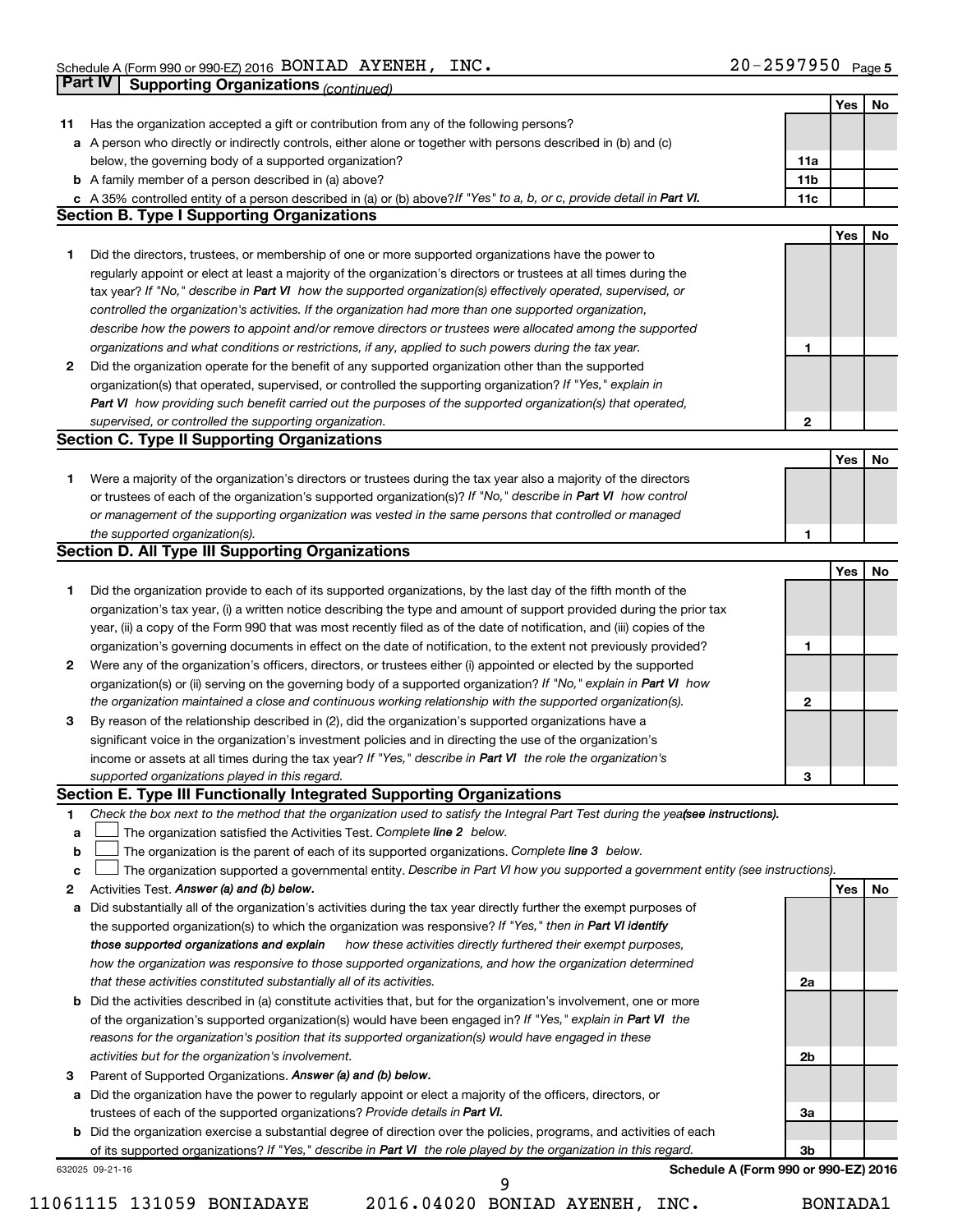#### Schedule A (Form 990 or 990-EZ) 2016 BONIAD AYENEH, INC. 20 200-2597950 Page

1 **Letter See instructions.** All Check here if the organization satisfied the Integral Part Test as a qualifying trust on Nov. 20, 1970 (explain in Part VI.) See instructions. All **Part V Type III Non-Functionally Integrated 509(a)(3) Supporting Organizations** 

other Type III non-functionally integrated supporting organizations must complete Sections A through E.

|              | Section A - Adjusted Net Income                                              |                | (A) Prior Year | (B) Current Year<br>(optional) |
|--------------|------------------------------------------------------------------------------|----------------|----------------|--------------------------------|
| 1            | Net short-term capital gain                                                  | 1              |                |                                |
| $\mathbf{2}$ | Recoveries of prior-year distributions                                       | $\mathbf{2}$   |                |                                |
| З            | Other gross income (see instructions)                                        | 3              |                |                                |
| 4            | Add lines 1 through 3                                                        | 4              |                |                                |
| 5            | Depreciation and depletion                                                   | 5              |                |                                |
| 6            | Portion of operating expenses paid or incurred for production or             |                |                |                                |
|              | collection of gross income or for management, conservation, or               |                |                |                                |
|              | maintenance of property held for production of income (see instructions)     | 6              |                |                                |
| 7            | Other expenses (see instructions)                                            | $\overline{7}$ |                |                                |
| 8            | Adjusted Net Income (subtract lines 5, 6, and 7 from line 4)                 | 8              |                |                                |
|              | <b>Section B - Minimum Asset Amount</b>                                      |                | (A) Prior Year | (B) Current Year<br>(optional) |
| 1            | Aggregate fair market value of all non-exempt-use assets (see                |                |                |                                |
|              | instructions for short tax year or assets held for part of year):            |                |                |                                |
|              | <b>a</b> Average monthly value of securities                                 | 1a             |                |                                |
|              | <b>b</b> Average monthly cash balances                                       | 1b             |                |                                |
|              | c Fair market value of other non-exempt-use assets                           | 1c             |                |                                |
|              | <b>d</b> Total (add lines 1a, 1b, and 1c)                                    | 1d             |                |                                |
|              | e Discount claimed for blockage or other                                     |                |                |                                |
|              | factors (explain in detail in <b>Part VI</b> ):                              |                |                |                                |
| 2            | Acquisition indebtedness applicable to non-exempt-use assets                 | $\mathbf{2}$   |                |                                |
| 3            | Subtract line 2 from line 1d                                                 | 3              |                |                                |
| 4            | Cash deemed held for exempt use. Enter 1-1/2% of line 3 (for greater amount, |                |                |                                |
|              | see instructions)                                                            | 4              |                |                                |
| 5            | Net value of non-exempt-use assets (subtract line 4 from line 3)             | 5              |                |                                |
| 6            | Multiply line 5 by .035                                                      | 6              |                |                                |
| 7            | Recoveries of prior-year distributions                                       | $\overline{7}$ |                |                                |
| 8            | Minimum Asset Amount (add line 7 to line 6)                                  | 8              |                |                                |
|              | <b>Section C - Distributable Amount</b>                                      |                |                | <b>Current Year</b>            |
| 1            | Adjusted net income for prior year (from Section A, line 8, Column A)        | 1              |                |                                |
| 2            | Enter 85% of line 1                                                          | $\mathbf{2}$   |                |                                |
| З            | Minimum asset amount for prior year (from Section B, line 8, Column A)       | 3              |                |                                |
| 4            | Enter greater of line 2 or line 3                                            | 4              |                |                                |
| 5            | Income tax imposed in prior year                                             | 5              |                |                                |
| 6            | <b>Distributable Amount.</b> Subtract line 5 from line 4, unless subject to  |                |                |                                |
|              | emergency temporary reduction (see instructions)                             | 6              |                |                                |
|              |                                                                              |                |                |                                |

**7** Check here if the current year is the organization's first as a non-functionally integrated Type III supporting organization (see instructions).

**Schedule A (Form 990 or 990-EZ) 2016**

632026 09-21-16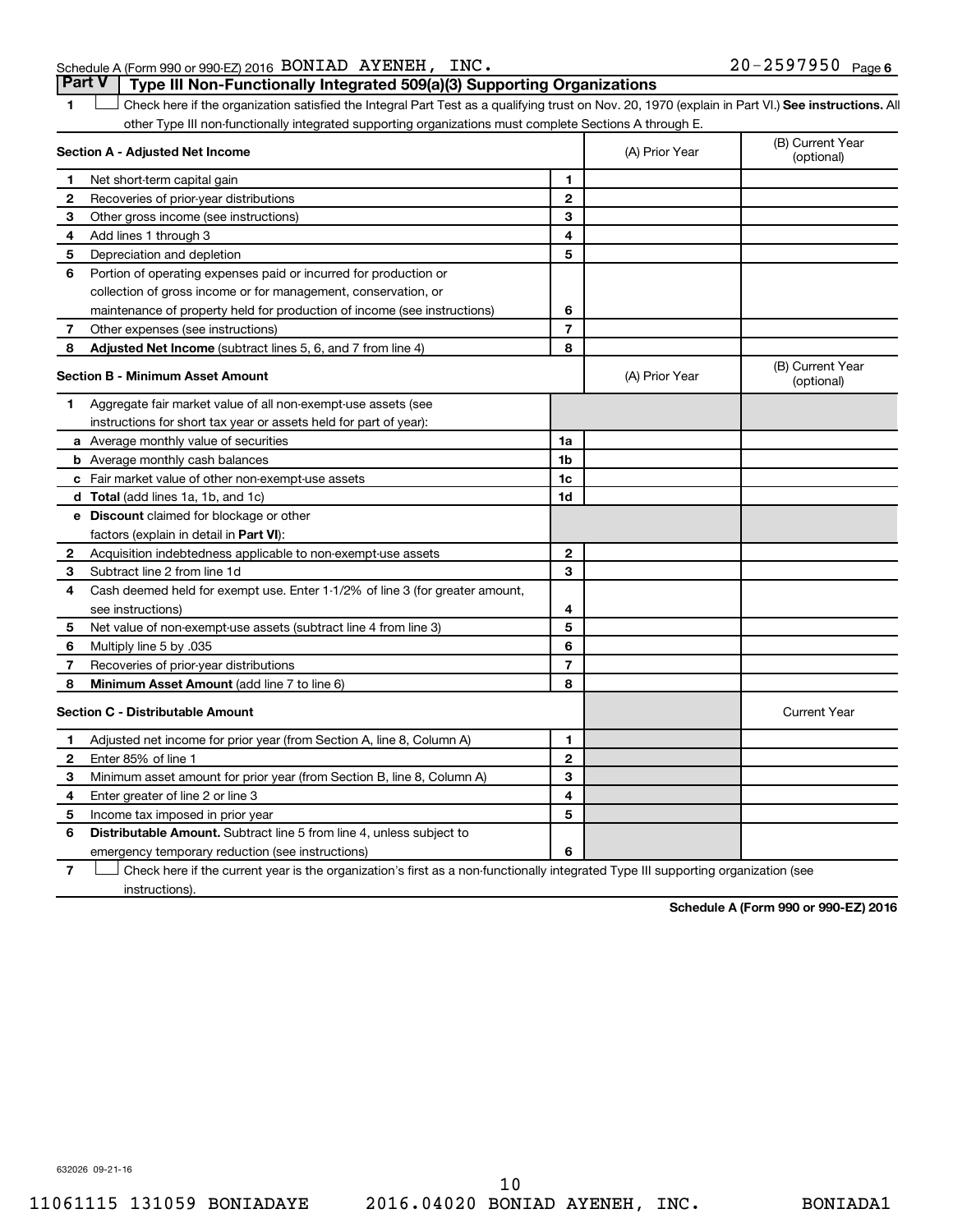| <b>Part V</b> | Type III Non-Functionally Integrated 509(a)(3) Supporting Organizations (continued)                     |                             |                                       |                                         |
|---------------|---------------------------------------------------------------------------------------------------------|-----------------------------|---------------------------------------|-----------------------------------------|
|               | <b>Section D - Distributions</b>                                                                        |                             |                                       | <b>Current Year</b>                     |
| 1.            | Amounts paid to supported organizations to accomplish exempt purposes                                   |                             |                                       |                                         |
| 2             | Amounts paid to perform activity that directly furthers exempt purposes of supported                    |                             |                                       |                                         |
|               | organizations, in excess of income from activity                                                        |                             |                                       |                                         |
| 3             | Administrative expenses paid to accomplish exempt purposes of supported organizations                   |                             |                                       |                                         |
| 4             | Amounts paid to acquire exempt-use assets                                                               |                             |                                       |                                         |
| 5             | Qualified set-aside amounts (prior IRS approval required)                                               |                             |                                       |                                         |
| 6             | Other distributions (describe in Part VI). See instructions                                             |                             |                                       |                                         |
| 7             | Total annual distributions. Add lines 1 through 6                                                       |                             |                                       |                                         |
| 8             | Distributions to attentive supported organizations to which the organization is responsive              |                             |                                       |                                         |
|               | (provide details in Part VI). See instructions                                                          |                             |                                       |                                         |
| 9             | Distributable amount for 2016 from Section C, line 6                                                    |                             |                                       |                                         |
| 10            | Line 8 amount divided by Line 9 amount                                                                  |                             |                                       |                                         |
|               |                                                                                                         | (i)                         | (ii)                                  | (iii)                                   |
|               | Section E - Distribution Allocations (see instructions)                                                 | <b>Excess Distributions</b> | <b>Underdistributions</b><br>Pre-2016 | <b>Distributable</b><br>Amount for 2016 |
|               |                                                                                                         |                             |                                       |                                         |
| 1.            | Distributable amount for 2016 from Section C, line 6                                                    |                             |                                       |                                         |
| 2             | Underdistributions, if any, for years prior to 2016 (reason-                                            |                             |                                       |                                         |
|               | able cause required-explain in Part VI). See instructions                                               |                             |                                       |                                         |
| 3             | Excess distributions carryover, if any, to 2016:                                                        |                             |                                       |                                         |
| а             |                                                                                                         |                             |                                       |                                         |
| b             |                                                                                                         |                             |                                       |                                         |
|               | c From 2013                                                                                             |                             |                                       |                                         |
|               | <b>d</b> From 2014                                                                                      |                             |                                       |                                         |
|               | e From 2015                                                                                             |                             |                                       |                                         |
|               | f Total of lines 3a through e                                                                           |                             |                                       |                                         |
|               | <b>g</b> Applied to underdistributions of prior years                                                   |                             |                                       |                                         |
|               | <b>h</b> Applied to 2016 distributable amount                                                           |                             |                                       |                                         |
| Ť.            | Carryover from 2011 not applied (see instructions)<br>Remainder. Subtract lines 3g, 3h, and 3i from 3f. |                             |                                       |                                         |
| 4             | Distributions for 2016 from Section D,                                                                  |                             |                                       |                                         |
|               | line $7:$                                                                                               |                             |                                       |                                         |
|               | a Applied to underdistributions of prior years                                                          |                             |                                       |                                         |
|               | <b>b</b> Applied to 2016 distributable amount                                                           |                             |                                       |                                         |
|               | <b>c</b> Remainder. Subtract lines 4a and 4b from 4                                                     |                             |                                       |                                         |
| 5             | Remaining underdistributions for years prior to 2016, if                                                |                             |                                       |                                         |
|               | any. Subtract lines 3g and 4a from line 2. For result greater                                           |                             |                                       |                                         |
|               | than zero, explain in Part VI. See instructions                                                         |                             |                                       |                                         |
| 6             | Remaining underdistributions for 2016. Subtract lines 3h                                                |                             |                                       |                                         |
|               | and 4b from line 1. For result greater than zero, explain in                                            |                             |                                       |                                         |
|               | Part VI. See instructions                                                                               |                             |                                       |                                         |
| 7             | Excess distributions carryover to 2017. Add lines 3j                                                    |                             |                                       |                                         |
|               | and 4c                                                                                                  |                             |                                       |                                         |
| 8             | Breakdown of line 7:                                                                                    |                             |                                       |                                         |
| а             |                                                                                                         |                             |                                       |                                         |
|               | <b>b</b> Excess from 2013                                                                               |                             |                                       |                                         |
|               | c Excess from 2014                                                                                      |                             |                                       |                                         |
|               | d Excess from 2015                                                                                      |                             |                                       |                                         |
|               | e Excess from 2016                                                                                      |                             |                                       |                                         |

**Schedule A (Form 990 or 990-EZ) 2016**

632027 09-21-16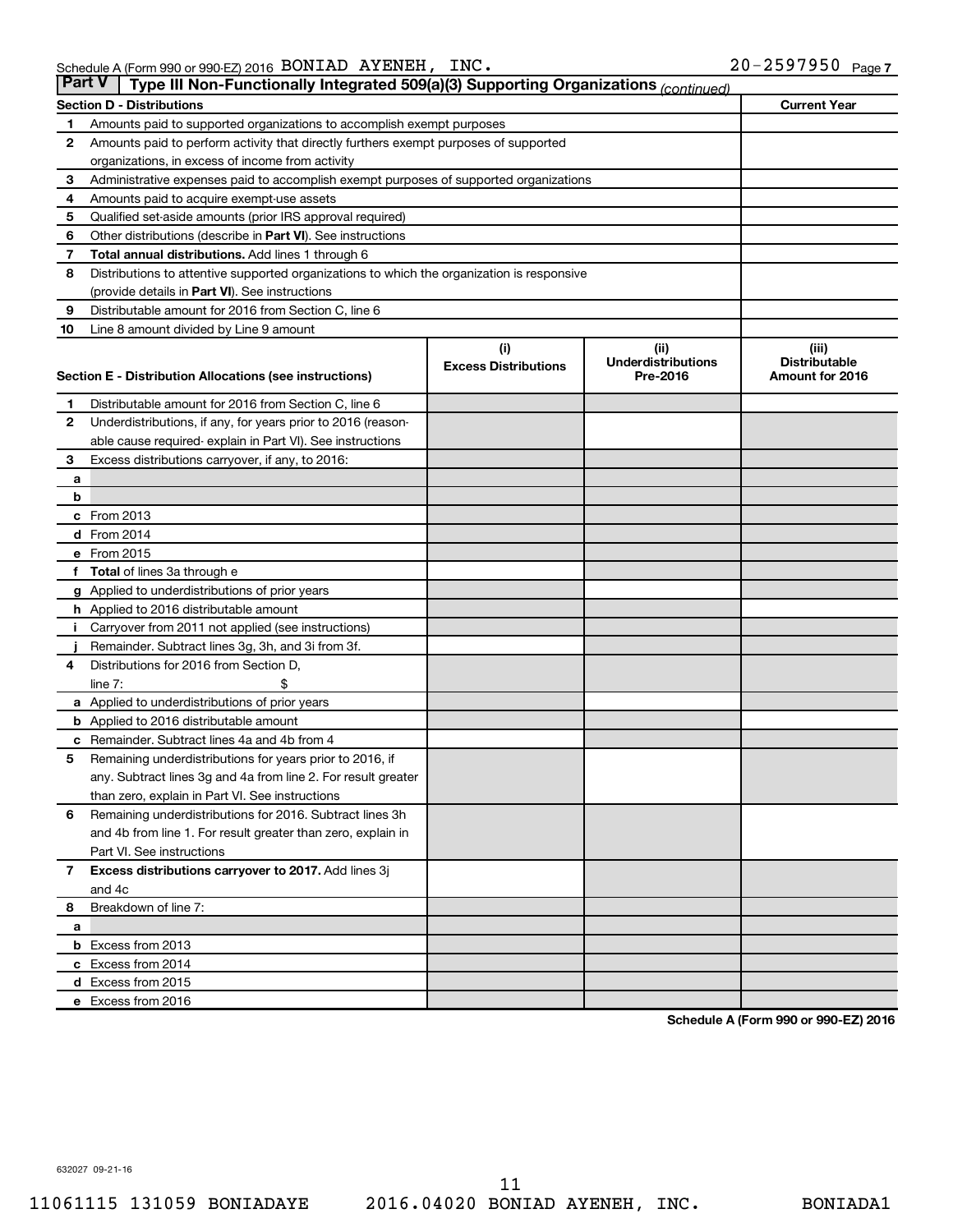| Schedule A (Form 990 or 990-EZ) 2016 $\,$ BONIAD $\,$ AYENEH, $\,$ INC $\,$ |  | $20 - 2597950$ Page 8 |
|-----------------------------------------------------------------------------|--|-----------------------|
|-----------------------------------------------------------------------------|--|-----------------------|

| (See instructions.) | Part IV, Section A, lines 1, 2, 3b, 3c, 4b, 4c, 5a, 6, 9a, 9b, 9c, 11a, 11b, and 11c; Part IV, Section B, lines 1 and 2; Part IV, Section C, line 1; Part IV, Section D, lines 2 and 3; Part IV, Section E, lines 1c, 2a, 2b,<br>Section D, lines 5, 6, and 8; and Part V, Section E, lines 2, 5, and 6. Also complete this part for any additional information. |
|---------------------|------------------------------------------------------------------------------------------------------------------------------------------------------------------------------------------------------------------------------------------------------------------------------------------------------------------------------------------------------------------|
|                     |                                                                                                                                                                                                                                                                                                                                                                  |
|                     |                                                                                                                                                                                                                                                                                                                                                                  |
|                     |                                                                                                                                                                                                                                                                                                                                                                  |
|                     |                                                                                                                                                                                                                                                                                                                                                                  |
|                     |                                                                                                                                                                                                                                                                                                                                                                  |
|                     |                                                                                                                                                                                                                                                                                                                                                                  |
|                     |                                                                                                                                                                                                                                                                                                                                                                  |
|                     |                                                                                                                                                                                                                                                                                                                                                                  |
|                     |                                                                                                                                                                                                                                                                                                                                                                  |
|                     |                                                                                                                                                                                                                                                                                                                                                                  |
|                     |                                                                                                                                                                                                                                                                                                                                                                  |
|                     |                                                                                                                                                                                                                                                                                                                                                                  |
|                     |                                                                                                                                                                                                                                                                                                                                                                  |
|                     |                                                                                                                                                                                                                                                                                                                                                                  |
|                     |                                                                                                                                                                                                                                                                                                                                                                  |
|                     |                                                                                                                                                                                                                                                                                                                                                                  |
|                     |                                                                                                                                                                                                                                                                                                                                                                  |
|                     |                                                                                                                                                                                                                                                                                                                                                                  |
|                     |                                                                                                                                                                                                                                                                                                                                                                  |
|                     |                                                                                                                                                                                                                                                                                                                                                                  |
|                     |                                                                                                                                                                                                                                                                                                                                                                  |
|                     |                                                                                                                                                                                                                                                                                                                                                                  |
|                     |                                                                                                                                                                                                                                                                                                                                                                  |
|                     |                                                                                                                                                                                                                                                                                                                                                                  |
|                     |                                                                                                                                                                                                                                                                                                                                                                  |
|                     |                                                                                                                                                                                                                                                                                                                                                                  |
|                     |                                                                                                                                                                                                                                                                                                                                                                  |
|                     |                                                                                                                                                                                                                                                                                                                                                                  |
|                     |                                                                                                                                                                                                                                                                                                                                                                  |
|                     |                                                                                                                                                                                                                                                                                                                                                                  |
|                     |                                                                                                                                                                                                                                                                                                                                                                  |
|                     |                                                                                                                                                                                                                                                                                                                                                                  |
|                     |                                                                                                                                                                                                                                                                                                                                                                  |
|                     |                                                                                                                                                                                                                                                                                                                                                                  |
|                     |                                                                                                                                                                                                                                                                                                                                                                  |
|                     |                                                                                                                                                                                                                                                                                                                                                                  |
|                     |                                                                                                                                                                                                                                                                                                                                                                  |
|                     |                                                                                                                                                                                                                                                                                                                                                                  |
|                     |                                                                                                                                                                                                                                                                                                                                                                  |
|                     |                                                                                                                                                                                                                                                                                                                                                                  |
|                     |                                                                                                                                                                                                                                                                                                                                                                  |
|                     |                                                                                                                                                                                                                                                                                                                                                                  |
|                     | Schedule A (Form 990 or 990-EZ) 2016                                                                                                                                                                                                                                                                                                                             |
| 632028 09-21-16     |                                                                                                                                                                                                                                                                                                                                                                  |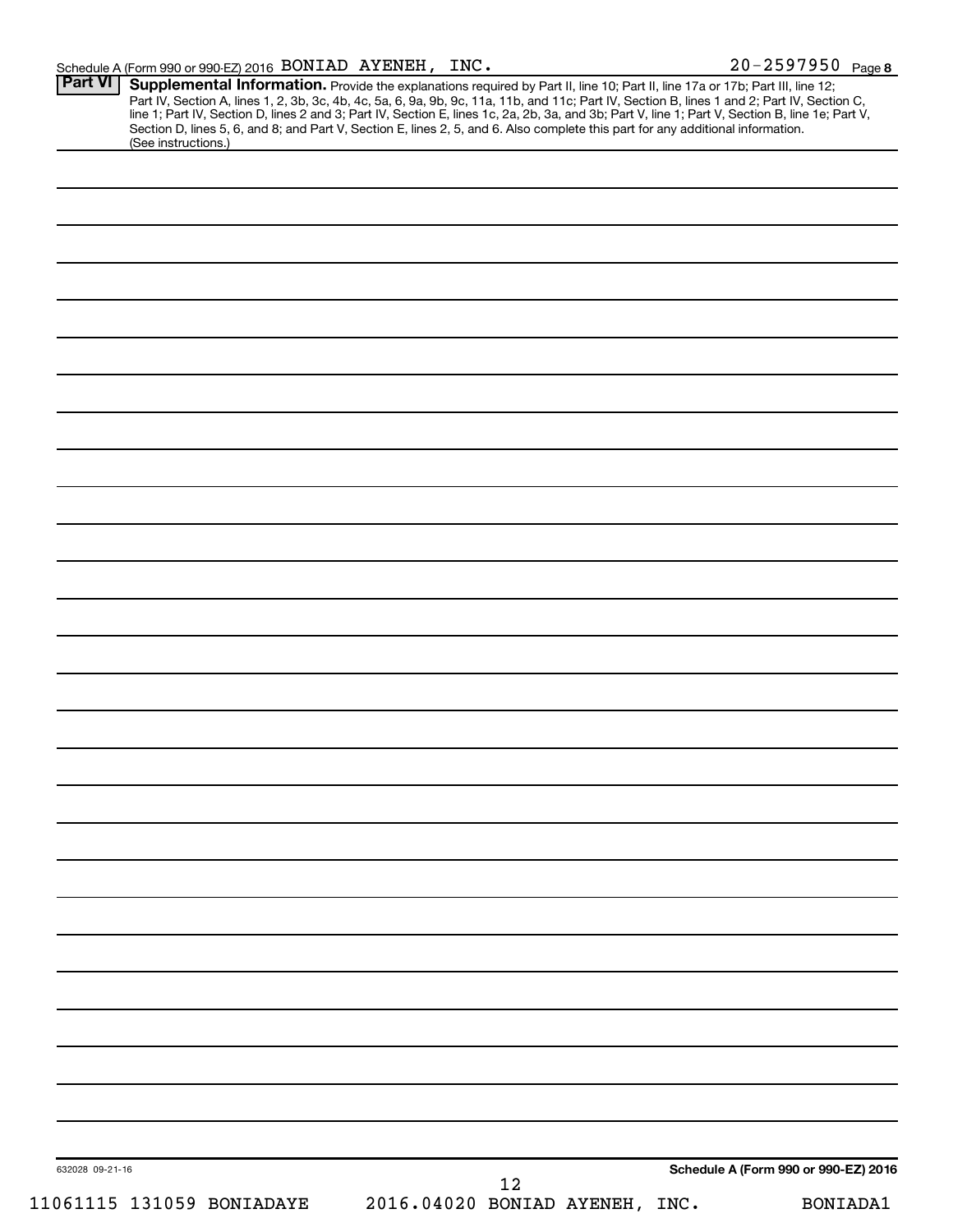| FORM         | $\mathbf{\overline{u}}$<br>990-EZ PAGE |                  |        |                              |                 |                                    | 990-EZ                |                        |                              |                           |                                                                     |                               |                           |                                         |
|--------------|----------------------------------------|------------------|--------|------------------------------|-----------------|------------------------------------|-----------------------|------------------------|------------------------------|---------------------------|---------------------------------------------------------------------|-------------------------------|---------------------------|-----------------------------------------|
| Asset<br>No. | Description                            | Acquired<br>Date | Method | Life                         | Lips<br>0002    | <b>Unadjusted</b><br>Cost Or Basis | $\frac{9}{8}$<br>Excl | Section 179<br>Expense | Reduction In<br><b>Basis</b> | Basis For<br>Depreciation | Beginning<br>Accumulated<br>Depreciation                            | Current<br>Sec 179<br>Expense | Current Year<br>Deduction | Ending<br>Accumulated<br>Depreciation   |
|              | COMPUTER<br>$\mathbf{r}$               | 08/20/07         | 200DB  | 5.00                         | 여<br>법<br>H     | 2162                               |                       |                        |                              | 2162                      | 2162                                                                |                               | $\circ$                   | 2162.                                   |
|              | COMPUTER<br>$\mathbf{\Omega}$          | 02/12/08         | 200DB  | 5.00                         | 2中<br>ᄇ         | 7262                               |                       |                        |                              | 7262                      | 6858                                                                |                               | $\circ$                   | 58<br>$\frac{8}{3}$                     |
|              | EQUIPMENT<br>$\sim$                    | 12/02/09         | 200DB  | $\overline{0}$<br><u>ທີ່</u> | 2中<br>H         | 5270                               |                       |                        |                              | 5270                      | 4859                                                                |                               | $\circ$                   | 59<br>48                                |
|              | COMPUTER<br>4                          | 05/03/10         | 200DB  | 5.00                         | нид 6           | 1000                               |                       |                        |                              | 1000                      | 910                                                                 |                               | $\circ$                   | $\circ$<br>$\overline{9}$               |
|              | COMPUTER<br>LN.                        | 05/11/10         | 200DB  | 5.00                         | 첇<br>ᄑ          | 3410                               |                       |                        |                              | 3410                      | 3104                                                                |                               | $\circ$                   | 3104.                                   |
|              | COMPUTER<br>$\circ$                    | 05/06/11         | 200DB  | 5.00                         | 합<br>법<br>ᄑ     | 2000                               |                       |                        |                              | 2000                      | 1792                                                                |                               | 28                        | 1820.                                   |
|              | COMPUTER<br>$\overline{ }$             | 05/24/12         | 200DB  | 5.00                         | ] 대<br>H        | 1245                               |                       |                        |                              | 1245                      | 1138                                                                |                               | 43                        | $\overline{\text{8}}$<br>$\overline{1}$ |
|              | <b>EQUIPMENT</b><br>$\infty$           | 06/11/12         | 200DB  | 5.00                         | 2中<br>Ħ         | 689                                |                       |                        |                              | 689                       | 629                                                                 |                               | 24                        | 53<br>$\circ$                           |
|              | COMPUTER<br>Ō                          | 05/31/13         | 200DB  | 5.00                         | <b>中立</b><br>H  | 1909                               |                       |                        | 55<br>Ō                      | 954                       | 679                                                                 |                               | 110                       | Ō<br>${}^{\circ}$<br>$\overline{ }$     |
|              | OFFICE FURNITURE<br>10                 | 09/19/13         | 200DB  | 7.00                         | ни17            | 772                                |                       |                        | 386                          | 386                       | 218                                                                 |                               | 48                        | 266                                     |
|              | FURNITURE<br>OFFICE<br>11              | 10/04/13         | 200DB  | 7.00                         | <b>如7</b><br>H  | 772                                |                       |                        | 386                          | 386                       | 218                                                                 |                               | 48                        | 266.                                    |
|              | EQUIPMENT<br>OFFICE<br>$12$            | 01/16/14         | 200DB  | 5.00                         | <b>中午</b><br>ᄇ  | 360                                |                       |                        | 180                          | 180                       | 4<br>G                                                              |                               | ι∩<br>ω                   | 129                                     |
|              | EQUIPMENT<br>OFFICE<br>13              | 01/17/14         | 200DB  | 5.00                         | <b>Тил</b><br>H | 213                                |                       |                        | 107                          | 106                       | ъ<br>ъ                                                              |                               | 20                        | m<br>$\overline{ }$                     |
|              | <b>LONANTION</b><br>OFFICE<br>14       | 01/21/14         | 200DB  | 5.00                         | <b>Z中</b><br>ᄇ  | 2837                               |                       |                        | 1419                         | 1418                      | 738                                                                 |                               | 272                       | 1010                                    |
|              | OFFICE EQUIPMENT<br>15                 | 01/21/14         | 200DB  | 5.00                         | <b>Тил</b><br>H | 169                                |                       |                        | 85                           | 4<br>$\infty$             | 4<br>4                                                              |                               | $\frac{6}{1}$             | $\overline{6}$                          |
|              | EQUIPMENT<br>OFFICE<br>16              | 09/22/14         | 200DB  | 5.00                         | ни17            | 824                                |                       |                        | 412                          | 412                       | 214                                                                 |                               | 79                        | 293                                     |
|              | CARD MACHINE<br>CREDIT<br>17           | 10/02/14         | 200DB  | 5.00                         | <b>中7</b><br>H  | 287                                |                       |                        | 144                          | 143                       | 5<br>$\overline{ }$                                                 |                               | 27                        | 102.                                    |
|              | COMPUTER<br>18                         | 10/26/15         | 200DB  | 5.00                         | q17<br>×,       | 4275                               |                       |                        | 2138                         | 2137                      | 107                                                                 |                               | 812                       | $\ddot{\circ}$<br>$\overline{5}$        |
|              | 628111 04-01-16                        |                  |        |                              |                 | (D) - Asset disposed               |                       |                        |                              |                           | * ITC, Salvage, Bonus, Commercial Revitalization Deduction, GO Zone |                               |                           |                                         |

2016 DEPRECIATION AND AMORTIZATION REPORT **2016 DEPRECIATION AND AMORTIZATION REPORT** 13

et disposed tisposed \* Asset disposed \* ITC, Salvage, Salvage, Salvage, Salvage, Salvage, Salvage, Go Zone, GO Zone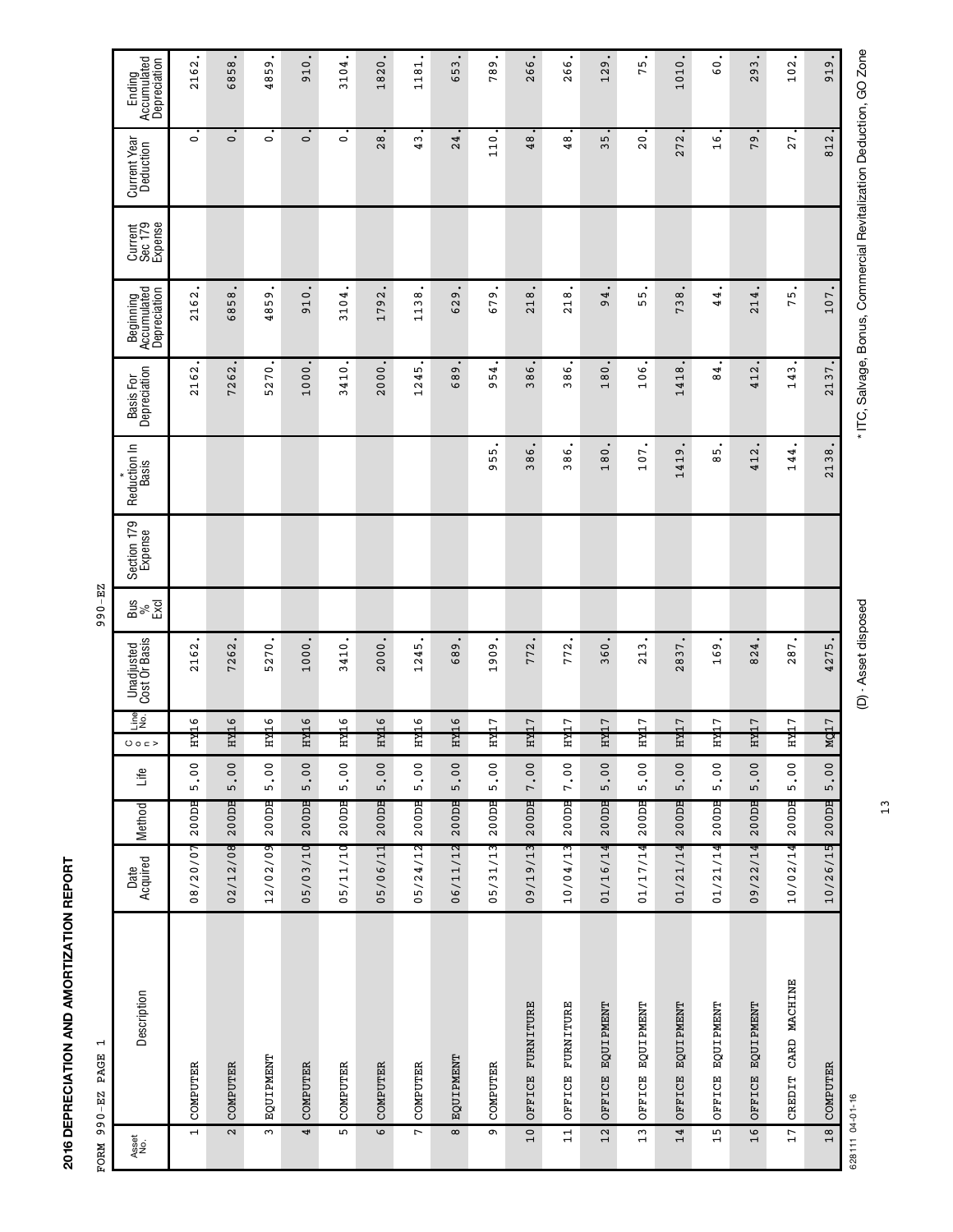|                                  | Ending<br>Accumulated<br>Depreciation         | 504.     | 102.             | 26062.                   |  |  |  |  |  |  |  |  |
|----------------------------------|-----------------------------------------------|----------|------------------|--------------------------|--|--|--|--|--|--|--|--|
|                                  | Current Year<br>Deduction                     | 445.     | 71               | 2078.                    |  |  |  |  |  |  |  |  |
|                                  | Current<br>Sec 179<br>Expense                 |          |                  |                          |  |  |  |  |  |  |  |  |
|                                  | Beginning<br>Accumulated<br>Depreciation      | 59.      | $\overline{31}$  | 23984.                   |  |  |  |  |  |  |  |  |
|                                  | Basis For<br>Depreciation                     | 1172.    | 209.             | 30625.                   |  |  |  |  |  |  |  |  |
|                                  | Reduction In<br>Basis<br>٠                    | 1172     | 210              | 7594.                    |  |  |  |  |  |  |  |  |
|                                  | Section 179                                   |          |                  |                          |  |  |  |  |  |  |  |  |
| 990-EZ                           | $\frac{\text{S}}{\text{S}} \text{S} \text{S}$ |          |                  |                          |  |  |  |  |  |  |  |  |
|                                  | Unadjusted<br>Cost Or Basis                   | 2344.    | 419.             | 38219.                   |  |  |  |  |  |  |  |  |
|                                  | $\frac{1}{2}$<br>O O C                        | Mg17     | Mq17             |                          |  |  |  |  |  |  |  |  |
|                                  | Life                                          | 5.00     | 5.00             |                          |  |  |  |  |  |  |  |  |
|                                  | Method                                        | 200DB    | 200DB            |                          |  |  |  |  |  |  |  |  |
|                                  | Date<br>Acquired                              | 12/17/15 | 08/23/15         |                          |  |  |  |  |  |  |  |  |
| $\mathbf{r}$<br>FORM 990-EZ PAGE | Description                                   | COMPUTER | OFFICE EQUIPMENT | * TOTAL 990-EZ PG 1 DEPR |  |  |  |  |  |  |  |  |
|                                  | Asset<br>No.                                  | 19       | 20               |                          |  |  |  |  |  |  |  |  |
|                                  |                                               |          |                  |                          |  |  |  |  |  |  |  |  |

2016 DEPRECIATION AND AMORTIZATION REPORT **2016 DEPRECIATION AND AMORTIZATION REPORT**

LON 000-LA DIGLA

14

(D) - Asset disposed

et disposed tisposed \* Asset disposed \* ITC, Salvage, Salvage, Salvage, Salvage, Salvage, Salvage, Go Zone, GO Zone

\* ITC, Salvage, Bonus, Commercial Revitalization Deduction, GO Zone

628111 04-01-16 628111 04-01-16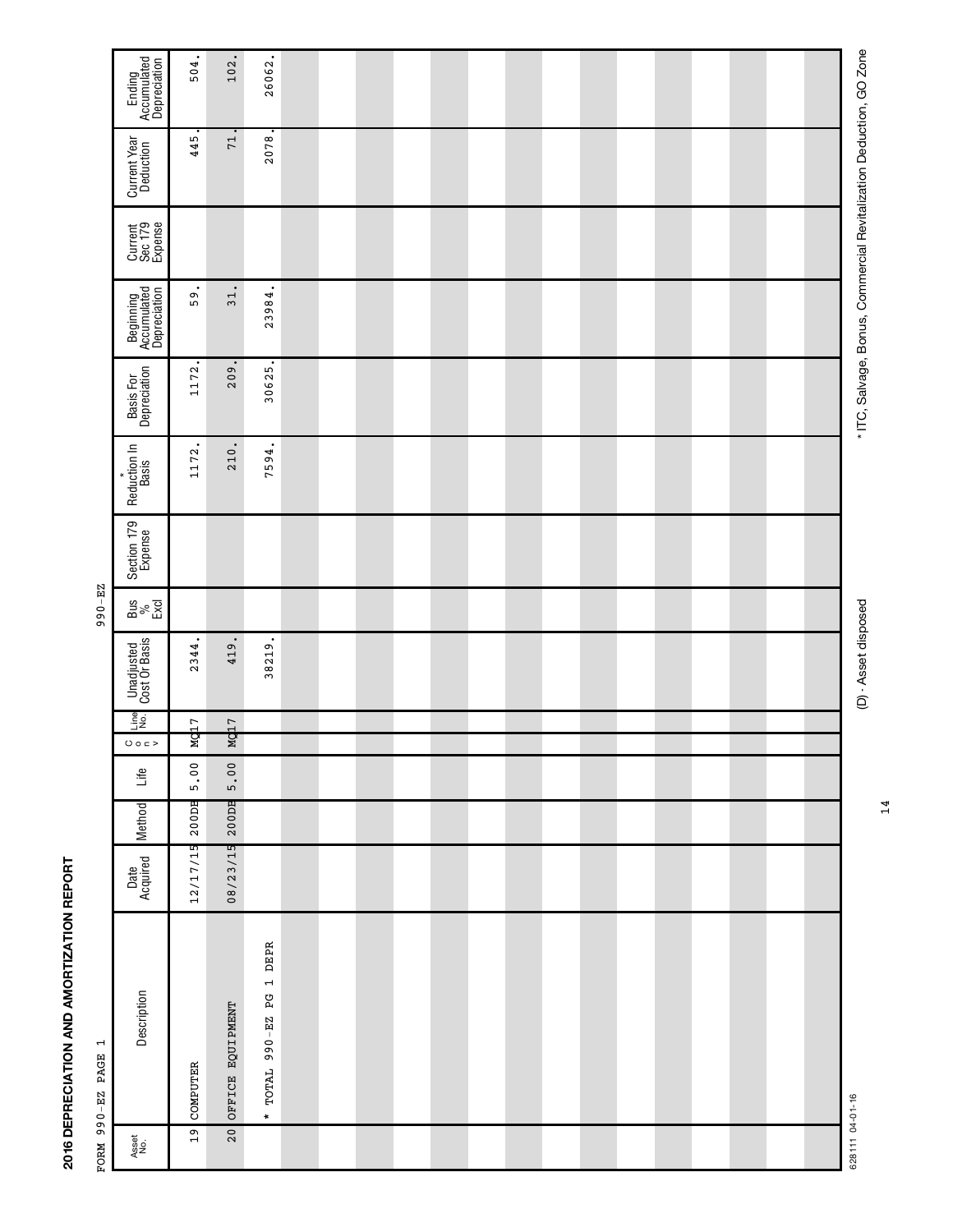| <b>SCHEDULE O</b><br>(Form 990 or 990-EZ)              | Supplemental Information to Form 990 or 990-EZ<br>Complete to provide information for responses to specific questions on<br>Form 990 or 990-EZ or to provide any additional information. |              | OMB No. 1545-0047<br><b>Open to Public</b>              |
|--------------------------------------------------------|------------------------------------------------------------------------------------------------------------------------------------------------------------------------------------------|--------------|---------------------------------------------------------|
| Department of the Treasury<br>Internal Revenue Service | Attach to Form 990 or 990-EZ.<br>Information about Schedule O (Form 990 or 990-EZ) and its instructions is at WWW.irs.gov/form990.                                                       |              | Inspection                                              |
| Name of the organization                               | BONIAD AYENEH, INC.                                                                                                                                                                      |              | <b>Employer identification number</b><br>$20 - 2597950$ |
|                                                        | FORM 990-EZ, PART I, LINE 14, OCCUPANCY, RENT, UTILITIES, AND MAINTENANCE:                                                                                                               |              |                                                         |
| DESCRIPTION OF EXPENSES:                               |                                                                                                                                                                                          |              | AMOUNT:                                                 |
| DEPRECIATION                                           |                                                                                                                                                                                          |              | 2078.                                                   |
|                                                        | FORM 990-EZ, PART I, LINE 16, OTHER EXPENSES:                                                                                                                                            |              |                                                         |
|                                                        |                                                                                                                                                                                          |              |                                                         |
| DESCRIPTION OF                                         | OTHER EXPENSES:                                                                                                                                                                          |              | AMOUNT:                                                 |
| <b>BANK SERVICE CHARGES</b>                            |                                                                                                                                                                                          |              | 45.                                                     |
| OFFICE EXPENSE                                         |                                                                                                                                                                                          |              | 1183.                                                   |
|                                                        | CONFERENCE, CONVENTION, MEETING                                                                                                                                                          |              | 1958.                                                   |
|                                                        | POSTAGE AND MAILING SERVICE                                                                                                                                                              |              | 412.                                                    |
| PRINTING AND COPYING                                   |                                                                                                                                                                                          |              | 471.                                                    |
| PAYPAL FEES                                            |                                                                                                                                                                                          |              | 22.                                                     |
| <b>EXPENSE</b><br>WEBSITE                              |                                                                                                                                                                                          |              | 8848.                                                   |
| CREDIT CARD MACHINE FEE                                |                                                                                                                                                                                          |              | 703.                                                    |
| FILMING & EDITING                                      |                                                                                                                                                                                          |              | 1500.                                                   |
| EXECUTIVE DIRECTOR FEE                                 |                                                                                                                                                                                          |              | 36249.                                                  |
| MEDICAL/DENTAL EXPENSE                                 |                                                                                                                                                                                          |              | 2097.                                                   |
| INSURANCE EXPENSE                                      |                                                                                                                                                                                          |              | 950.                                                    |
|                                                        | TOTAL TO FORM 990-EZ, LINE 16                                                                                                                                                            |              | 54438.                                                  |
|                                                        | FORM 990-EZ, PART II, LINE 24, OTHER ASSETS:                                                                                                                                             |              |                                                         |
| DESCRIPTION                                            |                                                                                                                                                                                          | BEG. OF YEAR | END OF YEAR                                             |
| DUE FROM WELLS FARGO                                   |                                                                                                                                                                                          | 2737.        | 2737.                                                   |
| OTHER DEPRECIABLE ASSETS                               |                                                                                                                                                                                          | 6641.        | 4563.                                                   |
|                                                        | TOTAL TO FORM 990-EZ, LINE 24                                                                                                                                                            | 9378.        | 7300.                                                   |
|                                                        |                                                                                                                                                                                          |              |                                                         |
|                                                        | LHA For Paperwork Reduction Act Notice, see the Instructions for Form 990 or 990-EZ.                                                                                                     |              | Schedule O (Form 990 or 990-EZ) (2016)                  |
| 632211 08-25-16                                        | 15                                                                                                                                                                                       |              |                                                         |

*<sup>11061115 131059</sup> BONIADAYE 2016.04020 BONIAD AYENEH, INC. BONIADA1*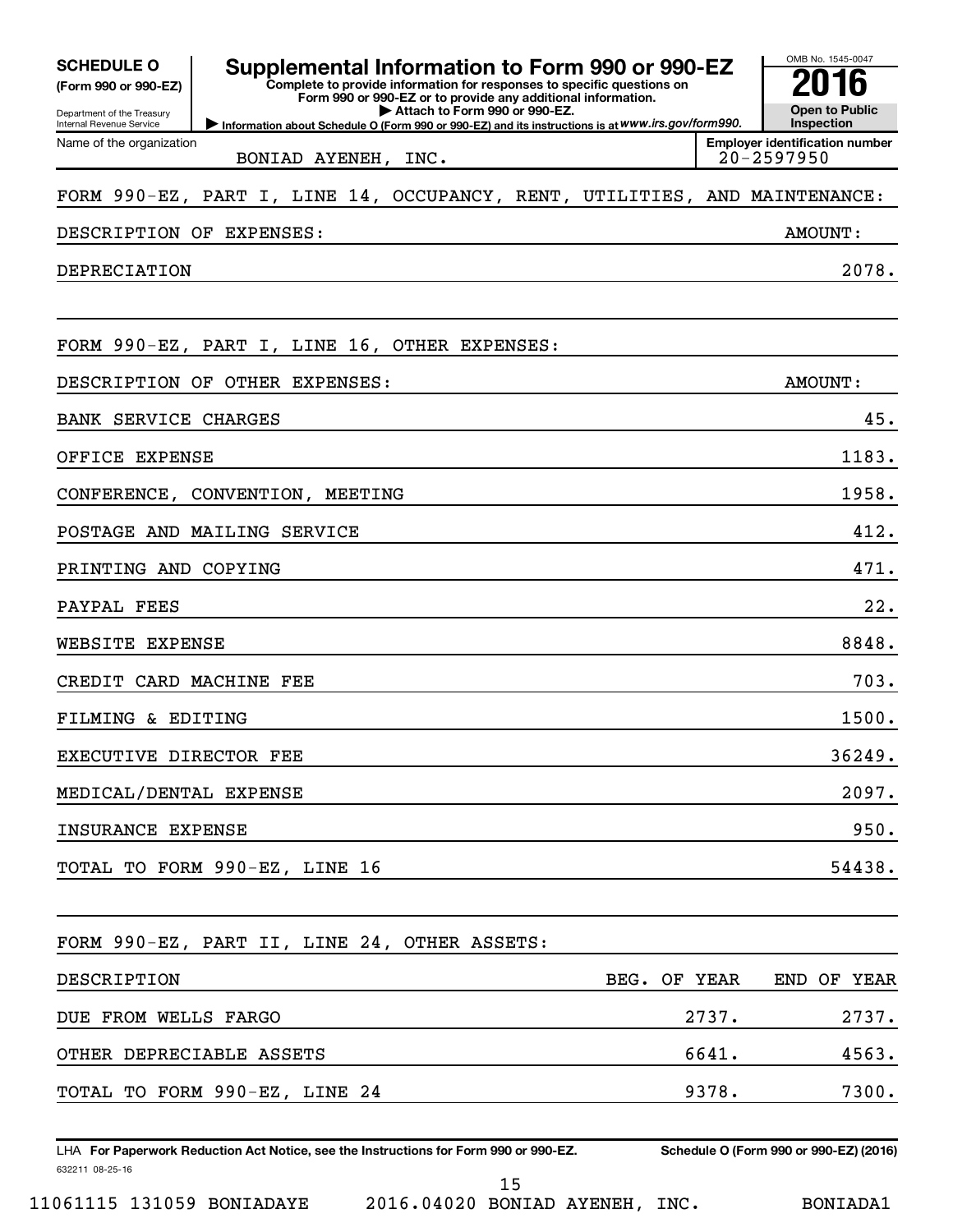OMB No. 1545-0047 Department of the Treasury Internal Revenue Service **Information about Schedule O (Form 990 or 990-EZ) and its instructions is at WWW.irs.gov/form990. Complete to provide information for responses to specific questions on Form 990 or 990-EZ or to provide any additional information. | Attach to Form 990 or 990-EZ. (Form 990 or 990-EZ) Open to Public Inspection Employer identification number** Name of the organization SCHEDULE O **Supplemental Information to Form 990 or 990-EZ 2016**<br>(Form 990 or 990-EZ) **2016** *BONIAD AYENEH, INC. 20-2597950 FORM 990-EZ, PART III, PRIMARY EXEMPT PURPOSE - TO PROVIDE REALISTIC AND ORGANIZED SERVICES TO THE IRANIAN COMMUNITY IN NEED AND TO PROVIDE A BETTER AND HEALTHIER LIVING CONDITIONS FOR THEM. FORM 990-EZ, PART III, LINE 29, PROGRAM SERVICE ACCOMPLISHMENTS: PRODUCTION OF A WEEKLY 3-HOUR TELEVISION PROGRAM BROADCAST WORLDWIDE, BRINGING AWARENESS, PROVIDING EDUCATIONAL AND PREVENTATIVE INFORMATION AND SOLUTIONS REGARDING SOCIAL MALADIES FORM 990-EZ, PART V, INFORMATION REGARDING PERSONAL BENEFIT CONTRACTS: THE ORGANIZATION DID NOT, DURING THE YEAR, RECEIVE ANY FUNDS, DIRECTLY, OR INDIRECTLY, TO PAY PREMIUMS ON A PERSONAL BENEFIT CONTRACT. THE ORGANIZATION, DID NOT, DURING THE YEAR, PAY ANY PREMIUMS, DIRECTLY, OR INDIRECTLY, ON A PERSONAL BENEFIT CONTRACT.*

632211 08-25-16 LHA For Paperwork Reduction Act Notice, see the Instructions for Form 990 or 990-EZ. Schedule O (Form 990 or 990-EZ) (2016)

*11061115 131059 BONIADAYE 2016.04020 BONIAD AYENEH, INC. BONIADA1*

 *16*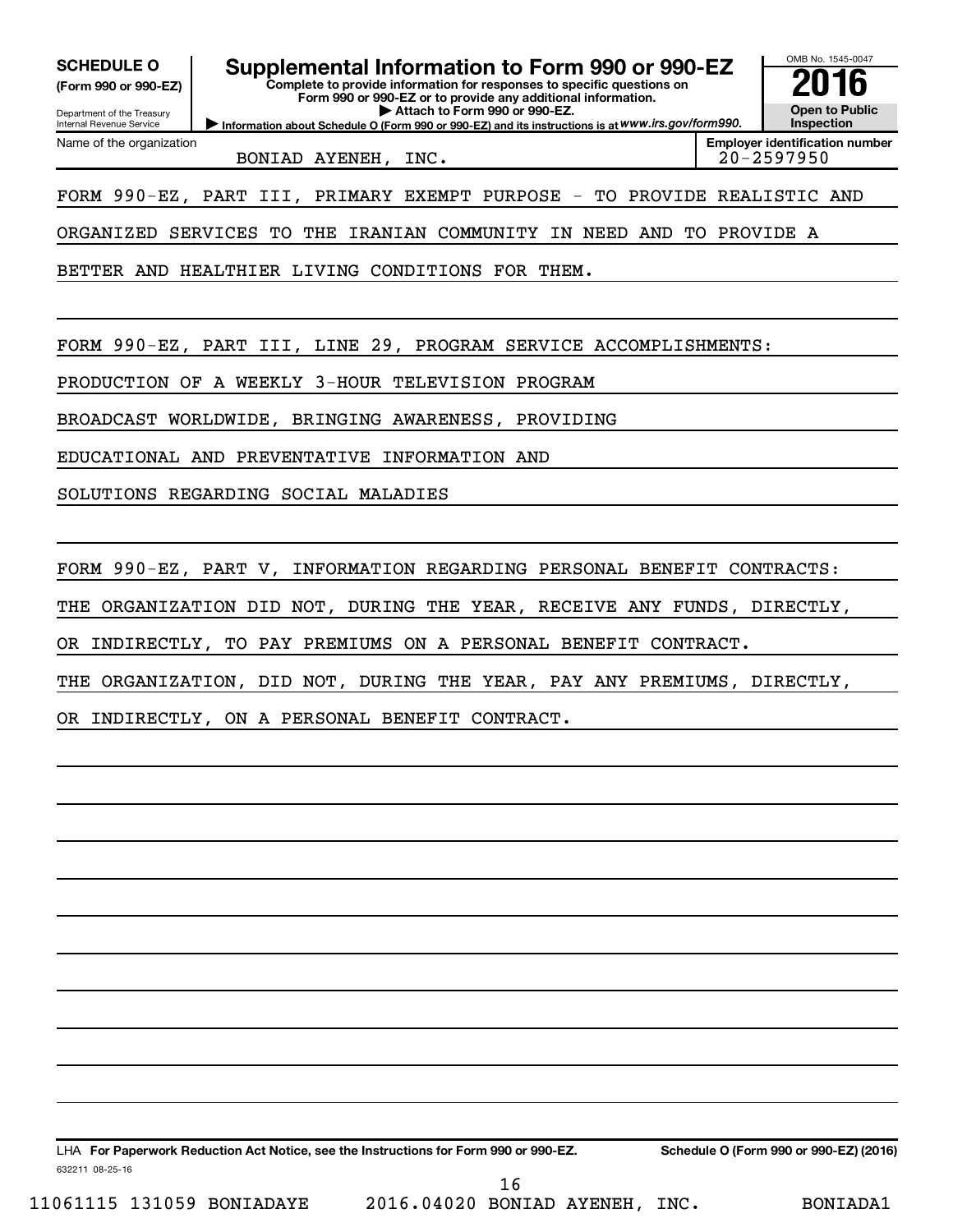| Form                                                          |
|---------------------------------------------------------------|
| Department of the Treasury<br><b>Internal Revenue Service</b> |
| $\cdots$ $\cdots$ $\cdots$                                    |

## **4562 Depreciation and Amortization**<br>
(Including Information on Listed Property) 990-EZ<br>
2016

OMB No. 1545-0172

**| Attach to your tax return.**

| Department of the Treasury<br>(99)<br>Internal Revenue Service | - Information about Form 4562 and its separate instructions is at www.irs.gov/form4562. | Attachment<br>Sequence No. 179 |
|----------------------------------------------------------------|-----------------------------------------------------------------------------------------|--------------------------------|
| Name(s) shown on return                                        | Business or activity to which this form relates                                         | Identifying number             |
|                                                                |                                                                                         |                                |

|                | BONIAD AYENEH, INC.                                                                                                                                                                                                         |                              |                                                        |                              |                        | FORM 990-EZ PAGE 1 |                         | $20 - 2597950$             |
|----------------|-----------------------------------------------------------------------------------------------------------------------------------------------------------------------------------------------------------------------------|------------------------------|--------------------------------------------------------|------------------------------|------------------------|--------------------|-------------------------|----------------------------|
|                | Part I   Election To Expense Certain Property Under Section 179 Note: If you have any listed property, complete Part V before you complete Part I.                                                                          |                              |                                                        |                              |                        |                    |                         |                            |
|                | <b>1</b> Maximum amount (see instructions)                                                                                                                                                                                  |                              |                                                        |                              |                        |                    | $\mathbf{1}$            | 500000.                    |
|                |                                                                                                                                                                                                                             |                              |                                                        |                              |                        |                    | $\mathbf{2}$            |                            |
| З              | Threshold cost of section 179 property before reduction in limitation measurements are all the section 179 property before reduction in limitation measurements and the section 179 property before reduction in limitation |                              |                                                        |                              |                        |                    | 3                       | 2010000.                   |
| 4              |                                                                                                                                                                                                                             |                              |                                                        |                              |                        |                    | $\overline{\mathbf{4}}$ |                            |
| 5              |                                                                                                                                                                                                                             |                              |                                                        |                              |                        |                    | 5                       |                            |
| 6              | (a) Description of property                                                                                                                                                                                                 |                              |                                                        | (b) Cost (business use only) |                        | (c) Elected cost   |                         |                            |
|                |                                                                                                                                                                                                                             |                              |                                                        |                              |                        |                    |                         |                            |
|                |                                                                                                                                                                                                                             |                              |                                                        |                              |                        |                    |                         |                            |
|                |                                                                                                                                                                                                                             |                              |                                                        |                              |                        |                    |                         |                            |
|                | 7 Listed property. Enter the amount from line 29 [11] [12] [12] Listed property. Enter the amount from line 29                                                                                                              |                              |                                                        |                              | $\overline{7}$         |                    |                         |                            |
|                |                                                                                                                                                                                                                             |                              |                                                        |                              |                        |                    | 8                       |                            |
|                |                                                                                                                                                                                                                             |                              |                                                        |                              |                        |                    | 9                       |                            |
|                |                                                                                                                                                                                                                             |                              |                                                        |                              |                        |                    | 10                      |                            |
| 11.            | Business income limitation. Enter the smaller of business income (not less than zero) or line 5                                                                                                                             |                              |                                                        |                              |                        |                    | 11                      |                            |
|                |                                                                                                                                                                                                                             |                              |                                                        |                              |                        |                    | 12                      |                            |
|                | 13 Carryover of disallowed deduction to 2017. Add lines 9 and 10, less line 12                                                                                                                                              |                              |                                                        |                              | 13                     |                    |                         |                            |
|                | Note: Don't use Part II or Part III below for listed property. Instead, use Part V.                                                                                                                                         |                              |                                                        |                              |                        |                    |                         |                            |
| Part II        | Special Depreciation Allowance and Other Depreciation (Don't include listed property.)                                                                                                                                      |                              |                                                        |                              |                        |                    |                         |                            |
|                | 14 Special depreciation allowance for qualified property (other than listed property) placed in service during                                                                                                              |                              |                                                        |                              |                        |                    |                         |                            |
|                | the tax year                                                                                                                                                                                                                |                              |                                                        |                              |                        |                    | 14                      |                            |
|                | 15 Property subject to section 168(f)(1) election manufactured contains and contained a property subject to section 168(f)(1) election                                                                                      |                              |                                                        |                              |                        |                    | 15                      | 95.                        |
|                | <b>16</b> Other depreciation (including ACRS)<br>Part III<br>MACRS Depreciation (Don't include listed property.) (See instructions.)                                                                                        |                              |                                                        |                              |                        |                    | 16                      |                            |
|                |                                                                                                                                                                                                                             |                              | <b>Section A</b>                                       |                              |                        |                    |                         |                            |
|                | Section B - Assets Placed in Service During 2016 Tax Year Using the General Depreciation System<br>(a) Classification of property                                                                                           | (b) Month and<br>year placed | (c) Basis for depreciation<br>(business/investment use |                              | (d) Recovery<br>period | (e) Convention     | (f) Method              | (g) Depreciation deduction |
|                |                                                                                                                                                                                                                             | in service                   | only - see instructions)                               |                              |                        |                    |                         |                            |
| 19a            | 3-year property                                                                                                                                                                                                             |                              |                                                        |                              |                        |                    |                         |                            |
| b              | 5-year property                                                                                                                                                                                                             |                              |                                                        |                              |                        |                    |                         |                            |
| c              | 7-year property                                                                                                                                                                                                             |                              |                                                        |                              |                        |                    |                         |                            |
| d              | 10-year property                                                                                                                                                                                                            |                              |                                                        |                              |                        |                    |                         |                            |
| е              | 15-year property                                                                                                                                                                                                            |                              |                                                        |                              |                        |                    |                         |                            |
| f              | 20-year property                                                                                                                                                                                                            |                              |                                                        |                              |                        |                    | S/L                     |                            |
| g              | 25-year property                                                                                                                                                                                                            |                              |                                                        |                              | 25 yrs.<br>27.5 yrs.   | МM                 | S/L                     |                            |
| h              | Residential rental property                                                                                                                                                                                                 |                              |                                                        |                              | 27.5 yrs.              | MM                 | S/L                     |                            |
|                |                                                                                                                                                                                                                             |                              |                                                        |                              | 39 yrs.                | MM                 | S/L                     |                            |
| Ť.             | Nonresidential real property                                                                                                                                                                                                |                              |                                                        |                              |                        | MM                 | S/L                     |                            |
|                | Section C - Assets Placed in Service During 2016 Tax Year Using the Alternative Depreciation System                                                                                                                         |                              |                                                        |                              |                        |                    |                         |                            |
| 20a            | Class life                                                                                                                                                                                                                  |                              |                                                        |                              |                        |                    | S/L                     |                            |
| b              | 12-year                                                                                                                                                                                                                     |                              |                                                        |                              | 12 yrs.                |                    | S/L                     |                            |
| c              | 40-year                                                                                                                                                                                                                     |                              |                                                        |                              | 40 yrs.                | МM                 | S/L                     |                            |
| <b>Part IV</b> | <b>Summary (See instructions.)</b>                                                                                                                                                                                          |                              |                                                        |                              |                        |                    |                         |                            |
|                | 21 Listed property. Enter amount from line 28                                                                                                                                                                               |                              |                                                        |                              |                        |                    | 21                      |                            |
|                | 22 Total. Add amounts from line 12, lines 14 through 17, lines 19 and 20 in column (g), and line 21.                                                                                                                        |                              |                                                        |                              |                        |                    |                         |                            |
|                | Enter here and on the appropriate lines of your return. Partnerships and S corporations - see instr.                                                                                                                        |                              |                                                        |                              |                        |                    | 22                      | 2078.                      |
|                | 23 For assets shown above and placed in service during the current year, enter the                                                                                                                                          |                              |                                                        |                              |                        |                    |                         |                            |
|                |                                                                                                                                                                                                                             |                              |                                                        |                              | 23                     |                    |                         |                            |
|                | 616251 12-21-16 LHA For Paperwork Reduction Act Notice, see separate instructions.                                                                                                                                          |                              |                                                        |                              |                        |                    |                         | Form 4562 (2016)           |
|                | 11061115 131059 BONIADAYE                                                                                                                                                                                                   |                              | 2016.04020 BONIAD AYENEH, INC.                         | 17                           |                        |                    |                         | BONIADA1                   |
|                |                                                                                                                                                                                                                             |                              |                                                        |                              |                        |                    |                         |                            |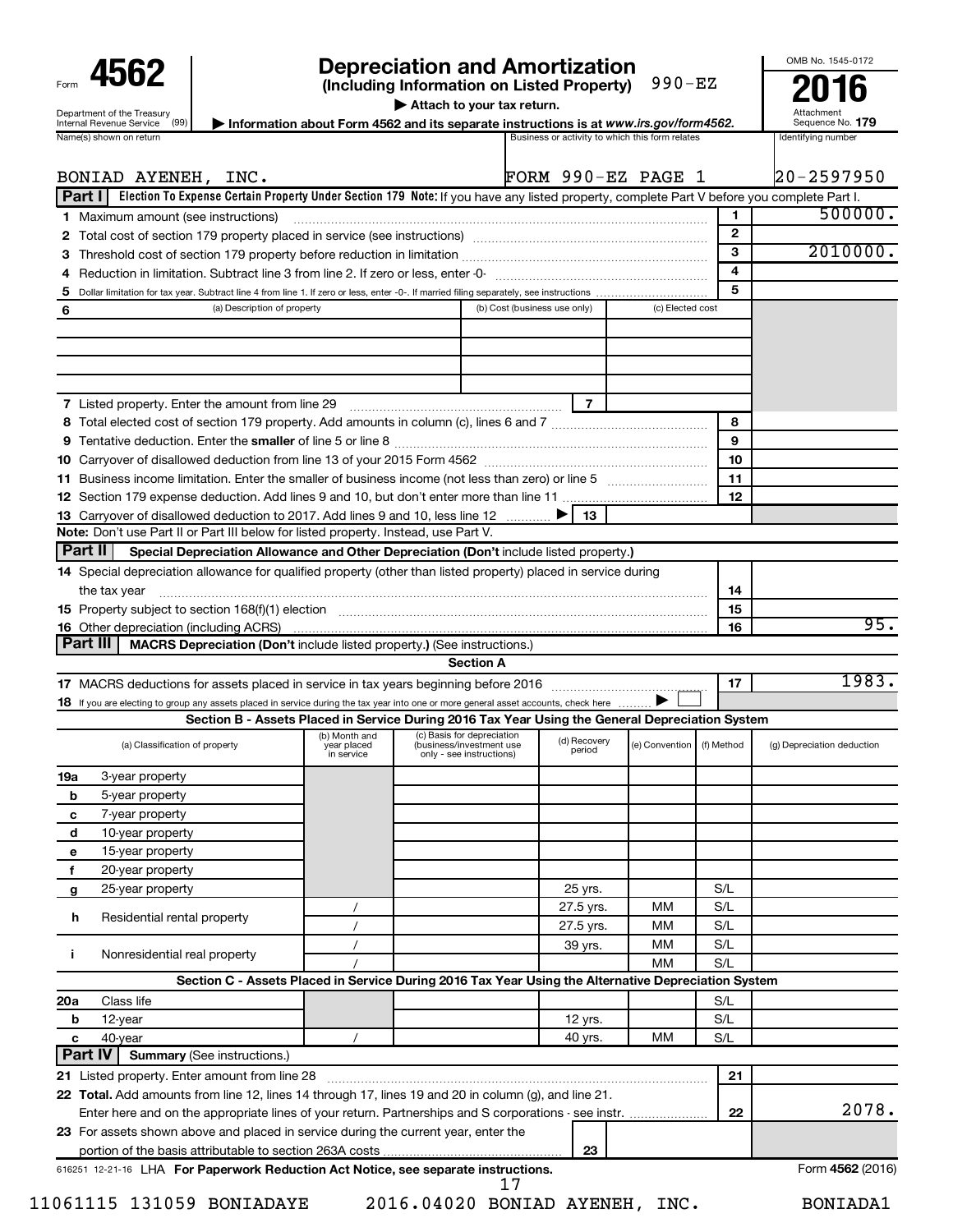| Part V<br>Listed Property (Include automobiles, certain other vehicles, certain aircraft, certain computers, and property used for entertainment,<br>recreation, or amusement.)                                     |                                     |                                                                                                                      |                                    |                                            |                              |                                                                    |     |                                             |                    |                                             |     |                                  |                                      |                                       |
|---------------------------------------------------------------------------------------------------------------------------------------------------------------------------------------------------------------------|-------------------------------------|----------------------------------------------------------------------------------------------------------------------|------------------------------------|--------------------------------------------|------------------------------|--------------------------------------------------------------------|-----|---------------------------------------------|--------------------|---------------------------------------------|-----|----------------------------------|--------------------------------------|---------------------------------------|
| Note: For any vehicle for which you are using the standard mileage rate or deducting lease expense, complete only 24a, 24b, columns<br>(a) through (c) of Section A, all of Section B, and Section C if applicable. |                                     |                                                                                                                      |                                    |                                            |                              |                                                                    |     |                                             |                    |                                             |     |                                  |                                      |                                       |
|                                                                                                                                                                                                                     |                                     | Section A - Depreciation and Other Information (Caution: See the instructions for limits for passenger automobiles.) |                                    |                                            |                              |                                                                    |     |                                             |                    |                                             |     |                                  |                                      |                                       |
| 24a Do you have evidence to support the business/investment use claimed?                                                                                                                                            |                                     |                                                                                                                      |                                    |                                            |                              | Yes                                                                |     | No   24b If "Yes," is the evidence written? |                    |                                             |     |                                  | Yes                                  | No                                    |
| (a)<br>Type of property<br>(list vehicles first)                                                                                                                                                                    | (b)<br>Date<br>placed in<br>service | (c)<br>Business/<br>investment<br>use percentage                                                                     |                                    | (d)<br>Cost or<br>other basis              |                              | (e)<br>Basis for depreciation<br>(business/investment<br>use only) |     | (f)<br>Recovery<br>period                   |                    | (g)<br>Method/<br>Convention                |     | (h)<br>Depreciation<br>deduction |                                      | (i)<br>Elected<br>section 179<br>cost |
| 25 Special depreciation allowance for qualified listed property placed in service during the tax year and                                                                                                           |                                     |                                                                                                                      |                                    |                                            |                              |                                                                    |     |                                             |                    |                                             |     |                                  |                                      |                                       |
|                                                                                                                                                                                                                     |                                     |                                                                                                                      |                                    |                                            |                              |                                                                    |     |                                             |                    | 25                                          |     |                                  |                                      |                                       |
| 26 Property used more than 50% in a qualified business use:                                                                                                                                                         |                                     |                                                                                                                      |                                    |                                            |                              |                                                                    |     |                                             |                    |                                             |     |                                  |                                      |                                       |
|                                                                                                                                                                                                                     | ÷                                   |                                                                                                                      | %                                  |                                            |                              |                                                                    |     |                                             |                    |                                             |     |                                  |                                      |                                       |
|                                                                                                                                                                                                                     | ÷<br>÷                              |                                                                                                                      | $\%$                               |                                            |                              |                                                                    |     |                                             |                    |                                             |     |                                  |                                      |                                       |
|                                                                                                                                                                                                                     |                                     |                                                                                                                      | %                                  |                                            |                              |                                                                    |     |                                             |                    |                                             |     |                                  |                                      |                                       |
| 27 Property used 50% or less in a qualified business use:                                                                                                                                                           |                                     |                                                                                                                      |                                    |                                            |                              |                                                                    |     |                                             |                    |                                             |     |                                  |                                      |                                       |
|                                                                                                                                                                                                                     |                                     |                                                                                                                      | %                                  |                                            |                              |                                                                    |     |                                             | $S/L -$            |                                             |     |                                  |                                      |                                       |
|                                                                                                                                                                                                                     | ÷<br>÷                              |                                                                                                                      | $\%$<br>%                          |                                            |                              |                                                                    |     |                                             | $S/L -$<br>$S/L -$ |                                             |     |                                  |                                      |                                       |
|                                                                                                                                                                                                                     |                                     |                                                                                                                      |                                    |                                            |                              |                                                                    |     |                                             |                    | 28                                          |     |                                  |                                      |                                       |
|                                                                                                                                                                                                                     |                                     |                                                                                                                      |                                    |                                            |                              |                                                                    |     |                                             |                    |                                             |     | 29                               |                                      |                                       |
|                                                                                                                                                                                                                     |                                     |                                                                                                                      |                                    | Section B - Information on Use of Vehicles |                              |                                                                    |     |                                             |                    |                                             |     |                                  |                                      |                                       |
| Complete this section for vehicles used by a sole proprietor, partner, or other "more than 5% owner," or related person. If you provided vehicles                                                                   |                                     |                                                                                                                      |                                    |                                            |                              |                                                                    |     |                                             |                    |                                             |     |                                  |                                      |                                       |
| to your employees, first answer the questions in Section C to see if you meet an exception to completing this section for those vehicles.                                                                           |                                     |                                                                                                                      |                                    |                                            |                              |                                                                    |     |                                             |                    |                                             |     |                                  |                                      |                                       |
|                                                                                                                                                                                                                     |                                     |                                                                                                                      |                                    |                                            |                              |                                                                    |     |                                             |                    |                                             |     |                                  |                                      |                                       |
|                                                                                                                                                                                                                     |                                     |                                                                                                                      |                                    | (a)                                        |                              | (b)                                                                |     | (c)                                         | (d)                |                                             |     | (e)                              | (f)                                  |                                       |
| 30 Total business/investment miles driven during the                                                                                                                                                                |                                     |                                                                                                                      |                                    | Vehicle                                    |                              | Vehicle                                                            |     | Vehicle                                     | Vehicle            |                                             |     | Vehicle                          | Vehicle                              |                                       |
| year (don't include commuting miles)                                                                                                                                                                                |                                     |                                                                                                                      |                                    |                                            |                              |                                                                    |     |                                             |                    |                                             |     |                                  |                                      |                                       |
| 31 Total commuting miles driven during the year                                                                                                                                                                     |                                     |                                                                                                                      |                                    |                                            |                              |                                                                    |     |                                             |                    |                                             |     |                                  |                                      |                                       |
| 32 Total other personal (noncommuting) miles                                                                                                                                                                        |                                     |                                                                                                                      |                                    |                                            |                              |                                                                    |     |                                             |                    |                                             |     |                                  |                                      |                                       |
|                                                                                                                                                                                                                     |                                     |                                                                                                                      |                                    |                                            |                              |                                                                    |     |                                             |                    |                                             |     |                                  |                                      |                                       |
| <b>33</b> Total miles driven during the year.                                                                                                                                                                       |                                     |                                                                                                                      |                                    |                                            |                              |                                                                    |     |                                             |                    |                                             |     |                                  |                                      |                                       |
|                                                                                                                                                                                                                     |                                     |                                                                                                                      |                                    |                                            |                              |                                                                    |     |                                             |                    |                                             |     |                                  |                                      |                                       |
| 34 Was the vehicle available for personal use                                                                                                                                                                       | Yes                                 | No                                                                                                                   | Yes                                | No                                         | Yes                          | No                                                                 | Yes | No                                          | <b>Yes</b>         | No                                          | Yes | No.                              |                                      |                                       |
|                                                                                                                                                                                                                     |                                     |                                                                                                                      |                                    |                                            |                              |                                                                    |     |                                             |                    |                                             |     |                                  |                                      |                                       |
| 35 Was the vehicle used primarily by a more                                                                                                                                                                         |                                     |                                                                                                                      |                                    |                                            |                              |                                                                    |     |                                             |                    |                                             |     |                                  |                                      |                                       |
| than 5% owner or related person?                                                                                                                                                                                    |                                     | .                                                                                                                    |                                    |                                            |                              |                                                                    |     |                                             |                    |                                             |     |                                  |                                      |                                       |
| 36 Is another vehicle available for personal                                                                                                                                                                        |                                     |                                                                                                                      |                                    |                                            |                              |                                                                    |     |                                             |                    |                                             |     |                                  |                                      |                                       |
| use?                                                                                                                                                                                                                |                                     |                                                                                                                      |                                    |                                            |                              |                                                                    |     |                                             |                    |                                             |     |                                  |                                      |                                       |
| Answer these questions to determine if you meet an exception to completing Section B for vehicles used by employees who aren't more than 5%                                                                         |                                     | Section C - Questions for Employers Who Provide Vehicles for Use by Their Employees                                  |                                    |                                            |                              |                                                                    |     |                                             |                    |                                             |     |                                  |                                      |                                       |
| owners or related persons.                                                                                                                                                                                          |                                     |                                                                                                                      |                                    |                                            |                              |                                                                    |     |                                             |                    |                                             |     |                                  |                                      |                                       |
| 37 Do you maintain a written policy statement that prohibits all personal use of vehicles, including commuting, by your                                                                                             |                                     |                                                                                                                      |                                    |                                            |                              |                                                                    |     |                                             |                    |                                             |     |                                  | <b>Yes</b>                           | No.                                   |
|                                                                                                                                                                                                                     |                                     |                                                                                                                      |                                    |                                            |                              |                                                                    |     |                                             |                    |                                             |     |                                  |                                      |                                       |
| 38 Do you maintain a written policy statement that prohibits personal use of vehicles, except commuting, by your                                                                                                    |                                     |                                                                                                                      |                                    |                                            |                              |                                                                    |     |                                             |                    |                                             |     |                                  |                                      |                                       |
|                                                                                                                                                                                                                     |                                     |                                                                                                                      |                                    |                                            |                              |                                                                    |     |                                             |                    |                                             |     |                                  |                                      |                                       |
|                                                                                                                                                                                                                     |                                     |                                                                                                                      |                                    |                                            |                              |                                                                    |     |                                             |                    |                                             |     |                                  |                                      |                                       |
| 40 Do you provide more than five vehicles to your employees, obtain information from your employees about                                                                                                           |                                     |                                                                                                                      |                                    |                                            |                              |                                                                    |     |                                             |                    |                                             |     |                                  |                                      |                                       |
|                                                                                                                                                                                                                     |                                     |                                                                                                                      |                                    |                                            |                              |                                                                    |     |                                             |                    |                                             |     |                                  |                                      |                                       |
|                                                                                                                                                                                                                     |                                     |                                                                                                                      |                                    |                                            |                              |                                                                    |     |                                             |                    |                                             |     |                                  |                                      |                                       |
| Note: If your answer to 37, 38, 39, 40, or 41 is "Yes," don't complete Section B for the covered vehicles.                                                                                                          |                                     |                                                                                                                      |                                    |                                            |                              |                                                                    |     |                                             |                    |                                             |     |                                  |                                      |                                       |
| <b>Part VI   Amortization</b>                                                                                                                                                                                       |                                     |                                                                                                                      |                                    |                                            |                              |                                                                    |     |                                             |                    |                                             |     |                                  |                                      |                                       |
| (a)<br>Description of costs                                                                                                                                                                                         |                                     |                                                                                                                      | (b)<br>Date amortization<br>begins |                                            | (c)<br>Amortizable<br>amount |                                                                    |     | (d)<br>Code<br>section                      |                    | (e)<br>Amortization<br>period or percentage |     |                                  | (f)<br>Amortization<br>for this year |                                       |
| 42 Amortization of costs that begins during your 2016 tax year:                                                                                                                                                     |                                     |                                                                                                                      |                                    |                                            |                              |                                                                    |     |                                             |                    |                                             |     |                                  |                                      |                                       |
|                                                                                                                                                                                                                     |                                     |                                                                                                                      |                                    |                                            |                              |                                                                    |     |                                             |                    |                                             |     |                                  |                                      |                                       |
|                                                                                                                                                                                                                     |                                     |                                                                                                                      |                                    |                                            |                              |                                                                    |     |                                             |                    |                                             |     |                                  |                                      |                                       |
| 43 Amortization of costs that began before your 2016 tax year                                                                                                                                                       |                                     |                                                                                                                      |                                    |                                            |                              |                                                                    |     |                                             |                    |                                             | 43  |                                  |                                      |                                       |
| 44 Total. Add amounts in column (f). See the instructions for where to report                                                                                                                                       |                                     |                                                                                                                      |                                    |                                            |                              |                                                                    |     |                                             |                    |                                             | 44  |                                  |                                      |                                       |
| 616252 12-21-16                                                                                                                                                                                                     |                                     |                                                                                                                      |                                    |                                            |                              |                                                                    |     |                                             |                    |                                             |     |                                  | Form 4562 (2016)                     |                                       |
|                                                                                                                                                                                                                     |                                     |                                                                                                                      |                                    |                                            |                              | 18                                                                 |     |                                             |                    |                                             |     |                                  |                                      |                                       |

Form 4562 (2016) Page *BONIAD AYENEH, INC. 20-2597950*

*11061115 131059 BONIADAYE 2016.04020 BONIAD AYENEH, INC. BONIADA1*

20-2597950 Page 2